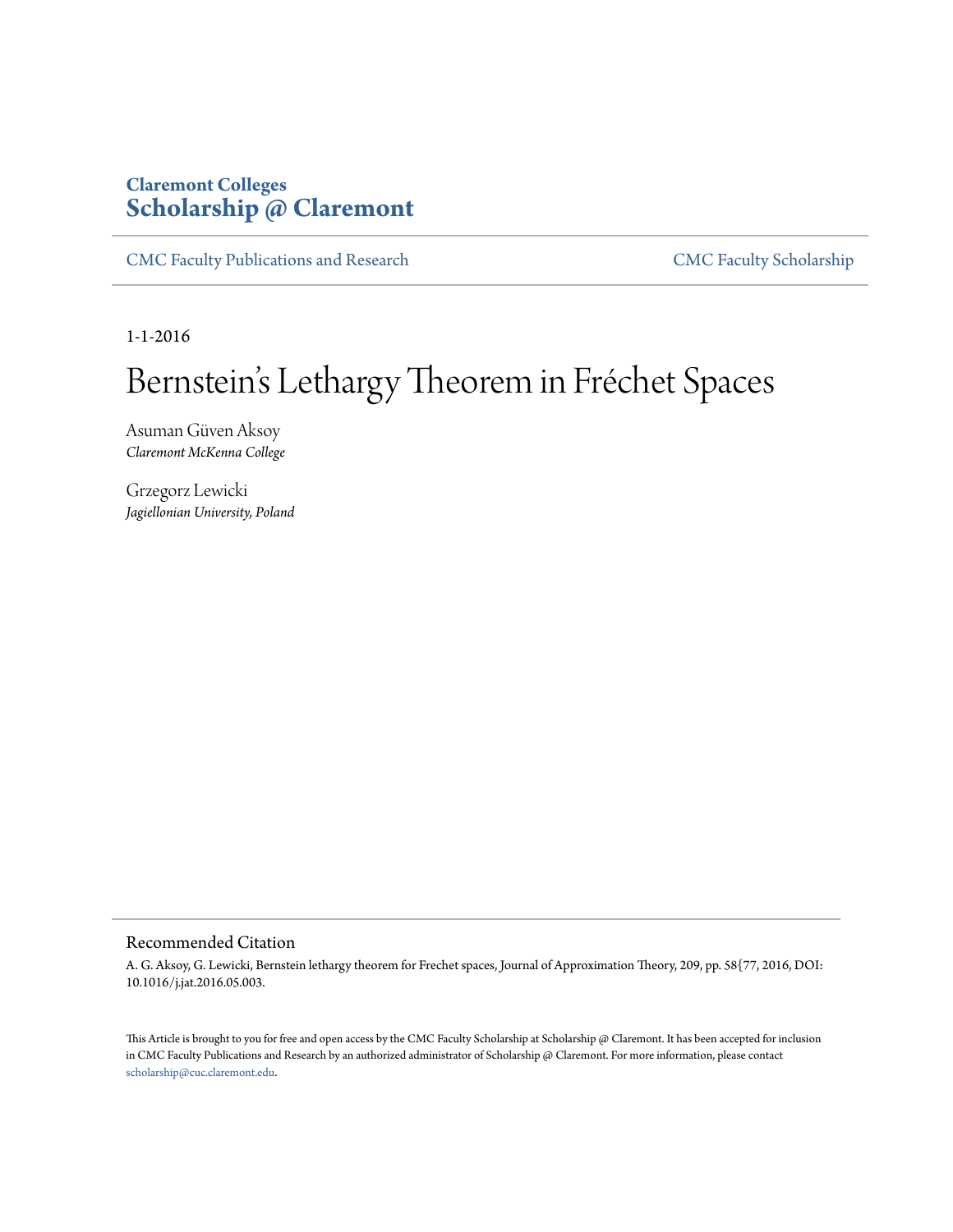#### Bernstein's Lethargy Theorem in Fréchet Spaces

Asuman Güven AKSOY and Grzegorz LEWICKI

Abstract. In this paper we consider Bernstein's Lethargy Theorem (BLT) in the context of Fréchet spaces. Let X be an infinite-dimensional Fréchet space and let  $\mathcal{V} = \{V_n\}$  be a nested sequence of subspaces of X such that  $\overline{V_n} \subseteq V_{n+1}$  for any  $n \in \mathbb{N}$  and  $X = \overline{\bigcup_{n=1}^{\infty} V_n}$ . Let  $e_n$  be a decreasing sequence of positive numbers tending to 0. Under an additional natural condition on sup{dist $(x, V_n)$ }, we prove that there exists  $x \in X$  and  $n_o \in \mathbb{N}$  such that

$$
\frac{e_n}{3} \le \text{dist}(x, V_n) \le 3e_n
$$

for any  $n \geq n_o$ . By using the above theorem, we prove both Shapiro's [19] and Tyuremskikh's [22] theorems for Fréchet spaces. Considering rapidly decreasing sequences, other versions of the BLT theorem in Fréchet spaces will be discussed. We also give a theorem improving Konyagin's [9] result for Banach spaces.

# 1 Introduction

Let  $C[0, 1]$  denote the space of real valued continuous functions on [0, 1] with the supremum norm  $||.||.$  For  $f \in C[0,1]$ , the sequence of best approximations (or equivalently the distance from f to the linear subspace of polynomials  $P_n$  of degree  $\leq n$ , are defined as:

$$
dist(f, P_n) = \rho(f, P_n) = \rho_n(f) = \inf \{ ||f - p|| : p \in P_n \}.
$$

Clearly  $\rho(f, P_1) \geq \rho(f, P_2) \geq \cdots$  and  $\{\rho(f, P_n)\}\$ form a nonincreasing sequence of best approximations. Furthermore we have,

- a)  $\rho_n(\lambda f) = |\lambda| \rho_n(f)$
- b)  $\rho_n(f + v) = \rho_n(f)$  for  $f \in C[0, 1]$  and  $v \in P_n$

c) 
$$
\rho_n(f_1 + f_2) \le \rho_n(f_1) + \rho_n(f_2)
$$
 and  $|\rho_n(f_1) - \rho_n(f_2)| \le ||f_1 - f_2||$  for  $f_1, f_2 \in C[0, 1]$ .

The last property implies the continuity of the mapping from  $C[0,1]$  to  $\mathbb{R}^+$  defined as  $f \to \rho_n(f)$ .

The density of polynomials in  $C[0, 1]$  implies that

$$
\lim_{n \to \infty} \rho_n(f) = 0.
$$

 $0$ Mathematics Subject Classification (2000): 41A25, 41A50, 41A65.

Key words: Best Approximation, Bernstein's Lethargy Theorem, Fréchet Spaces.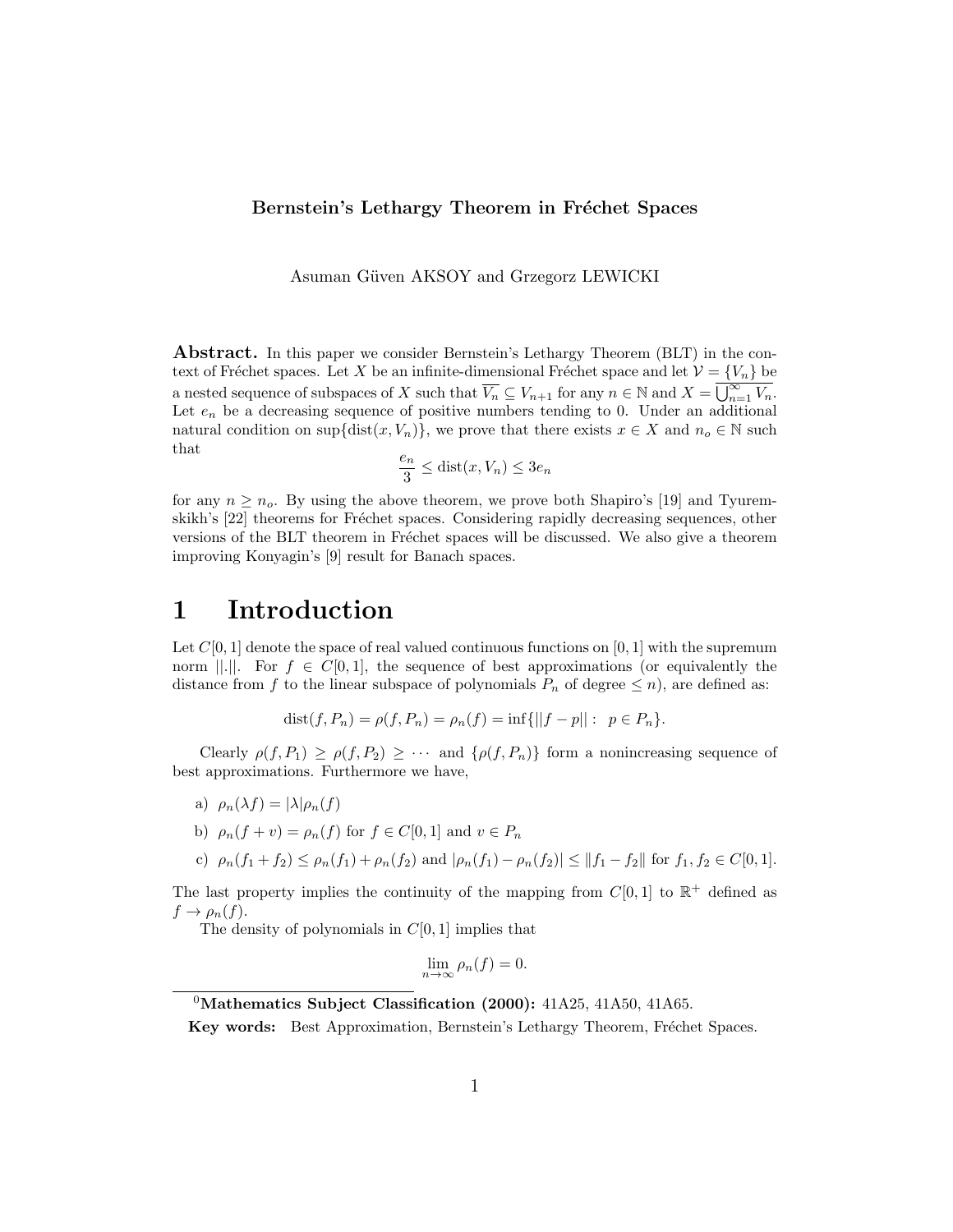However, the Weierstrass approximation theorem gives no information about the speed of convergence for  $\rho_n(f)$ . Bernstein, considered "the inverse problem of the theory of best approximation" and showed that for each nonincreasing, null sequence  $(d_n)$ , there exist a function  $f \in C[0,1]$  with  $\rho_n(f) = d_n$ , see [6]. This theorem is sometimes referred as Bernstein's Lethargy Theorem (BLT) and it has been applied to the theory of quasi analytic functions in several complex variables [15] and used in the constructive theory of functions [20]. Following the proof of Bernstein, Timan [21] extended his result to an arbitrary system of strictly embedded *finite dimensional* subspaces  $Y_n$ . Later Shapiro, [19], replacing  $C[0, 1]$  with an arbitrary Banach space  $(X, ||.||)$  and the sequence of ndimensional subspaces of polynomials of degree  $\leq n$  by a sequence  $(Y_n)$  where  $Y_1 \subset Y_2 \subset$  $\cdots$  are strictly embedded *closed subspaces* of X, showed that in this setting, for each null sequence  $(d_n)$  of non-negative numbers, there is a vector  $x \in X$  such that

$$
\rho_n(x) = \inf \{ ||x - u|| : u \in Y_n \} \neq O(d_n).
$$

Thus there is no  $M > 0$  such that  $\rho_n(x) \leq M d_n$ . In other words  $\rho_n(x)$  decay arbitrarily slowly. This result was strengthened by Tyuremskikh [22] who established that the sequence of best approximations may converge to zero at an arbitrary slow rate: for any expanding sequence  ${Y_n}$  of subspaces and for any sequence  ${d_n}$  of positive numbers converging to zero, he constructed an element  $x \in X$  such that  $\lim_{n\to\infty} \rho(x, Y_n) = 0$  and  $\rho(x, Y_n) \geq n$ . However, it is also possible that the sequence of best approximations may converge to zero arbitrarily fast. For example in [5], under same conditions imposed on  ${Y_n}$  and  ${d_n}$ , for any sequence  ${c_n}$  of positive numbers converging to zero, there exists an element  $x \in X$  such that  $\lim_{n \to \infty} \frac{\rho(x, Y_n)}{d_n}$  $\frac{d(x, Y_n)}{d_n} = 0$  but  $\frac{\rho(x, Y_n)}{d_n} \neq O(c_n)$ . For a generalization of Shapiro's theorem we refer the reader to [4] and an application of Tyuremskikh's theorem to convergence of sequence of bounded linear operators consult [8]. For other versions of Bernstein's Lethargy Theorem see  $[1], [2], [5], [13], [17].$ 

These ideas bring us to the following question: given a Banach space  $X$ , a strictly increasing sequence  ${Y_n}$  of subspaces of X with a dense union, and a non-increasing null sequence  $\{d_n\} \subset [0,\infty)$ , does there exist  $x \in X$  such that  $dist(x, Y_n) = d_n$  for each n? The only known spaces  $X$  in which the answer is always "yes" are the Hilbert spaces, [23]. For a general (separable) Banach space X, a solution x is known to exist whenever all  $Y_n$ are finite-dimensional  $[21]$ . Moreover, it is known that if X has the above property, then it is reflexive, [23]. Later, progress on this question was made by Borodin [7]. Borodin establishes the existence of such an element in case of rapidly decreasing sequences:

**Theorem 1.1** (Borodin). Let X be an arbitrary infinite-dimensional Banach space,  $Y_1 \subset$  $Y_2 \subset \cdots$  be an arbitrary countable system of strictly nested subspaces in X, and fix a numerical sequence  $\{e_n\}_{n=1}^{\infty}$  such that  $e_n > \sum_{k=n+1}^{\infty} e_k$  for all natural  $n \ge n_0$  with  $e_n > 0$ . Then there is an element  $x \in X$  such that

$$
\rho(x, Y_n) = e_n,
$$

*for*  $n = 1, 2, \ldots$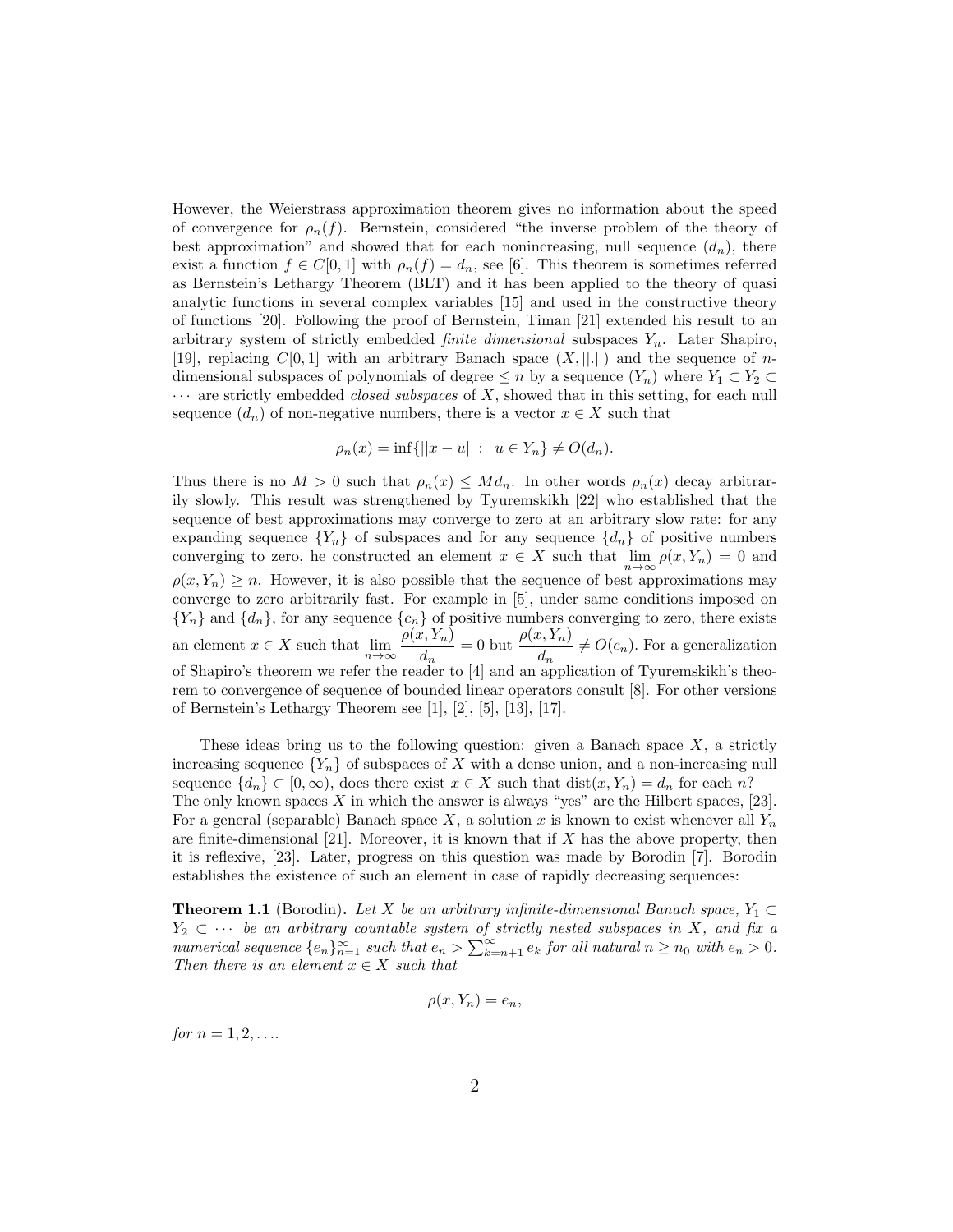Konyagin [9] improved the result of Borodin by proving the following theorem:

**Theorem 1.2** (Konyagin). Let X be a real Banach space,  $Y_1 \subset Y_2 \subset \cdots$  a sequence of strictly embedded closed linear subspaces of X, and  $d_1 \geq d_2 \geq \cdots$  a nonincreasing sequence converging to zero, then there exist an element  $x \in X$  such that the distance  $\rho(x, Y_n)$  from x to  $Y_n$  satisfies the inequalities

$$
d_n \le \rho(x, Y_n) \le 8d_n \text{ for } n = 1, 2, \cdots
$$

The aim of this paper is to generalize Theorem 1.2 (see Theorem 2.9 ) to the case of Fréchet spaces. Since in general approximation theory for Fréchet spaces is quite different from approximation theory in Banach spaces, it is natural to ask whether or not Bernstein's Lethargy Theorem is true in this case. There are several papers concerning Bernstein Lethargy Theorem in the context of Fréchet spaces; we refer the reader to  $[3]$ ,  $[16]$ ,  $[12]$ and [1] for progresses in this direction. Notice that a version of Bernstein's lethargy theorem for metrizable topological linear spaces was proved in [12] and Theorem 4.1 in [12] has been applied to the theory of quasianalytic functions in modular function spaces. We refer the reader to [10], [11] for results in this direction.

The main result of this paper is Theorem 2.9. By using Theorem 2.9 we are able to prove both Shapiro's and Tyuremskikh's theorems for Fréchet spaces (see Theorem 2.11 and Theorem 2.12). Theorems 2.5, 2.6 and 2.14 are other versions of the BLT theorem for Fréchet spaces. We also give a theorem improving Konyagin's result for Banach spaces (see Theorem 2.18).

**Definition 1.3.**  $(X, \|\cdot\|)$  is called a *Fréchet space*, if it is a metric linear space which is complete with respect to its F-norm  $\lVert \cdot \rVert_F$  giving the topology. As usual by an F-norm we mean that  $\|.\|_F$  satisfies the following conditions, [18]:

- a)  $||x||_F = 0$  if and only if  $x = 0$ ,
- b)  $||\alpha x||_F = ||x||_F$  for all real or complex  $\alpha$  with  $||\alpha|| = 1$ ,
- c)  $||x + y||_F < ||x||_F + ||y||_F$ ,

Many Fréchet spaces  $X$  can also be constructed using a countable family of semi norms  $||x||_k$  where X is a complete space with respect to this family of semi-norms. For example a translation invariant complete metric inducing the topology on  $X$  can be defined as

$$
d(x,y) = \sum_{k=0}^{\infty} 2^{-k} \frac{||x-y||_k}{1+||x-y||_k} \text{ for } x, y \in X.
$$

Clearly, every Banach space is a Fréchet space, and the other well known example of a Fréchet space is the vector space  $C^{\infty}[0, 1]$  of all infinitely differentiable functions  $f : [0, 1] \rightarrow$ R where the semi norms are  $||f||_k = \sup\{|f^k(x)| : x \in [0,1]\}.$  For more information about Fréchet spaces the reader is referred to [18].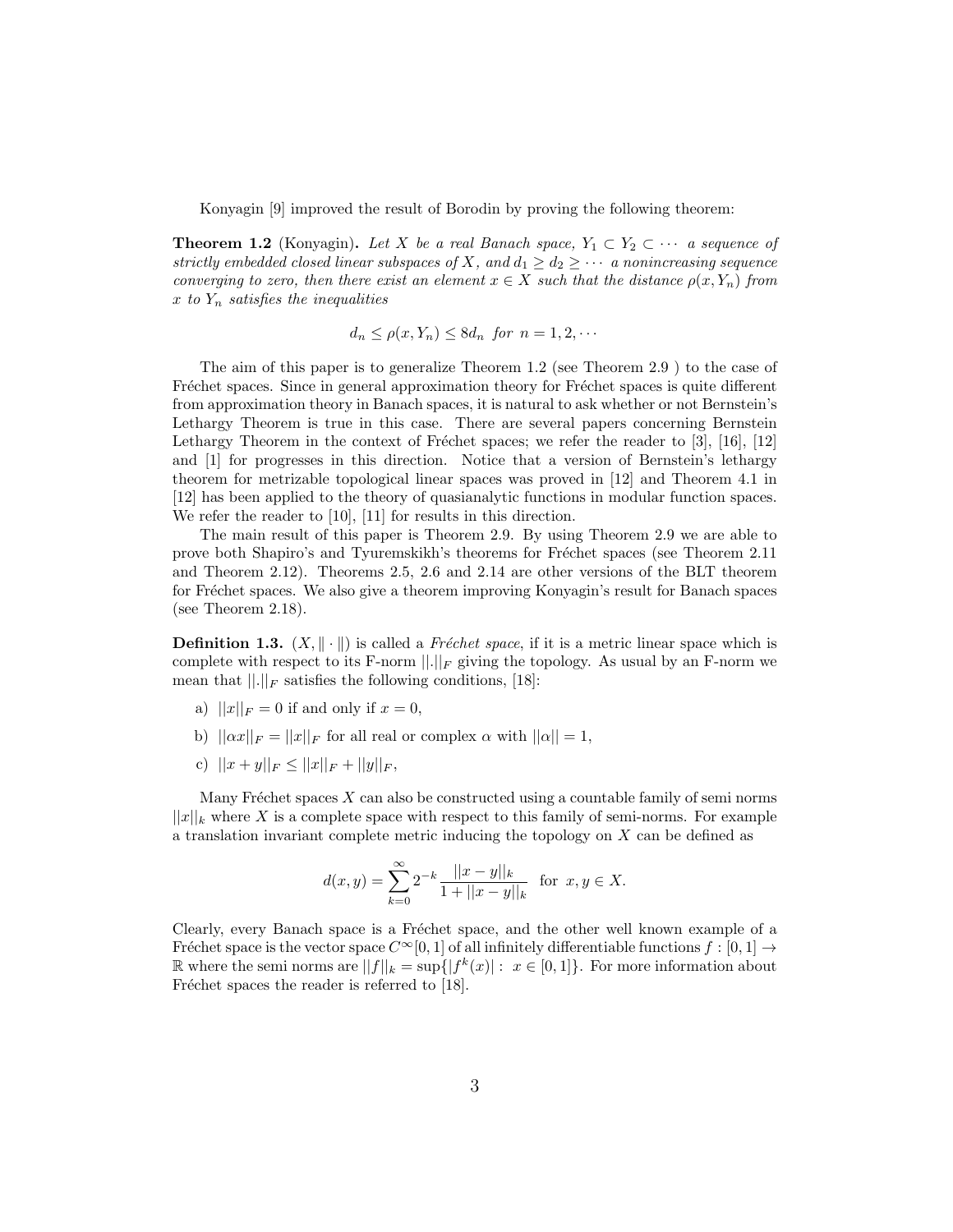### 2 Results

We start with three technical lemmas.

**Lemma 2.1.** Let  $(X, \|\cdot\|)$  be a Fréchet space, and let G and V be nonempty subsets of X. Assume that G is a compact set. Then for any  $\delta > 0$  there exists a finite set  $\{v_1, ..., v_n\} \subset V$  such that for any  $g \in G$ 

$$
||g - v_j|| \le dist(g, V) + \delta
$$

for some  $j \in \{1, ..., n\}$ .

*Proof.* Fix  $\delta > 0$  and  $g \in G$ . Choose  $v_g \in V$  such that  $||g - v_g|| < dist(g, V) + \delta$ . Since the function  $f_g: G \to \mathbb{R}$  defined by

$$
f_g(h) = dist(h, V) + \delta - ||h - v_g||
$$

is continuous, there exists an open neighborhood of  $g, U_g \subset X$  such that  $f_g(h) > 0$  for any  $h \in U_g$ . Notice that  $G \subset \bigcup_{g \in G} U_g$ . By the compactness of  $G, G \subset \bigcup_{i=1}^{n} U_{gi}$ . Hence for any  $h \in G$ 

$$
||h - v_{g_i}|| < dist(g, V) + \delta
$$

for some  $i \in \{1, ..., n\}$ , which completes the proof.

**Lemma 2.2.** Fix  $\epsilon > 0$ . Let  $(e_n)$  be a sequence of nonnegative real numbers such that for any  $n \in \mathbb{N}$  $e_n \geq (2+\epsilon)e_{n+1}.$ 

Set for  $n \in \mathbb{N}$   $b_n = \sum_{j=n}^{\infty} 2^{j-n} e_j$ . Then  $\sum_{n=1}^{\infty} b_n < +\infty$ .

*Proof.* Notice that by d'Alambert's criterion  $\sum_{n=1}^{\infty} 2^n e_n < \infty$ . Hence for any  $n \in \mathbb{N}$ ,  $b_n \in \mathbb{R}$ . Observe that

$$
\frac{b_{n+1}}{b_n} = \frac{\lim_{m} \sum_{j=n+1}^{m+1} 2^{j-n-1} e_j}{\lim_{m} \sum_{j=n}^{m} 2^{j-n} e_j}
$$

and for  $m \geq n$ ,

$$
\frac{\sum_{j=n+1}^{m+1} 2^{j-n-1} e_j}{\sum_{j=n}^{m} 2^{j-n} e_j} \leq \frac{\sum_{j=n}^{m} 2^{j-n} e_j}{(2+\epsilon) \sum_{j=n}^{m} 2^{j-n} e_j} = \frac{1}{2+\epsilon}
$$

which completes the proof.

**Lemma 2.3.** Let  $\{e_n\}$  be a sequence of positive numbers such that  $e_n \geq 3e_{n+1}$  for any  $n \in \mathbb{N}$ . The for any  $m, n \in \mathbb{N} \setminus \{0\},\$ 

$$
e_n \geq \sum_{j=n+1}^{n+m} 2^{j-n-1} e_j + 2^m e_{n+m}
$$

 $\Box$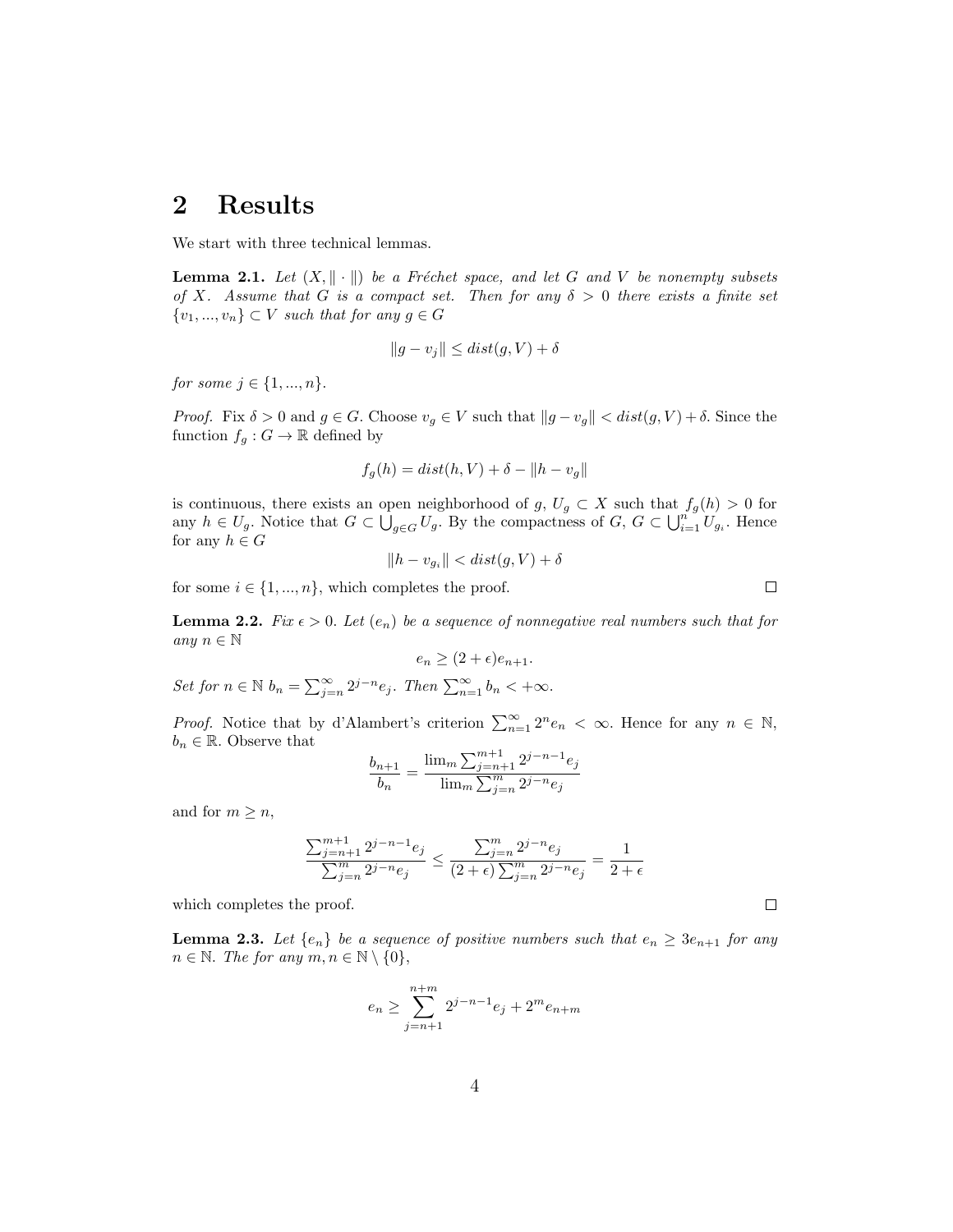*Proof.* It is enough to show this lemma for  $n = 1$ . We proceed by the induction argument with respect to m. If  $m = 1$ , then

$$
e_1 \ge 3e_2 = e_2 + 2e_2,
$$

which shows our claim in this case. Now assume that

$$
e_1 \ge \sum_{j=2}^{1+m} 2^{j-2} e_j + 2^m e_{1+m}.
$$

Observe that

$$
e_1 \ge \sum_{j=2}^{1+m} 2^{j-2}e_j + 2^m e_{1+m} \ge \sum_{j=2}^{1+m} 2^{j-2}e_j + 3(2^m e_{2+m})
$$
  
= 
$$
\sum_{j=2}^{1+m} 2^{j-2}e_j + 2^m e_{2+m} + 2^{m+1} e_{2+m} = \sum_{j=2}^{1+(m+1)} 2^{j-2}e_j + 2^{m+1} e_{1+(m+1)},
$$

as required. The proof is complete.

Now let X be an infinite dimensional Fréchet space equipped with an F-norm  $\|\cdot\|$ . Assume that  $V = \{V_n\}$  is a nested sequence of linear subspaces of X satisfying  $\overline{V_n} \subseteq V_{n+1}$ , where the closure is taken with respect to  $\|\cdot\|$ . Let for  $n \in \mathbb{N}$ 

$$
F_n = \{ v \in V_{n+1} : dist(v, V_j) = e_j \text{ for } j = 1, ..., n \}. \tag{2.1}
$$

The first step in obtaining our version of Bernstein's Lethargy Theorem is to show that under some assumptions for any  $n \in \mathbb{N}$ ,  $F_n$  is not only nonempty (by the argument of compactness it is sufficient to prove Bernstein's Lethargy Theorem in finite-dimensional setting) but it also consists of elements of a special shape. This will be done in the next lemma. Before presenting it, we introduce some notation. Set for  $x \in X$ 

$$
\rho_n(x) = dist(x, V_n) \tag{2.2}
$$

 $\Box$ 

and define

$$
d_{n,V} = \sup \{ \rho_n(v) : v \in V_{n+1} \}.
$$
\n(2.3)

Let  ${e_n}$  be a decreasing sequence of positive real numbers satisfying

$$
\sum_{j=n}^{\infty} 2^{j-n} e_j < \min\{d_{n,\mathcal{V}}, e_{n-1}\}
$$

for any  $n \in \mathbb{N}$ . (We put  $e_o = \infty$  and  $\sum_{j=1}^{\infty} 2^{j-1} e_j < \infty$ , if  $d_{1,\mathcal{V}} = \infty$ .) Fix a sequence  $(\delta_n)$ of positive numbers such that for any  $n \in \mathbb{N}$ 

$$
\sum_{j=n}^{\infty} 2^{j-n}(e_j + \delta_j) < \min\{e_{n-1}, d_{n,\mathcal{V}}\} \tag{2.4}
$$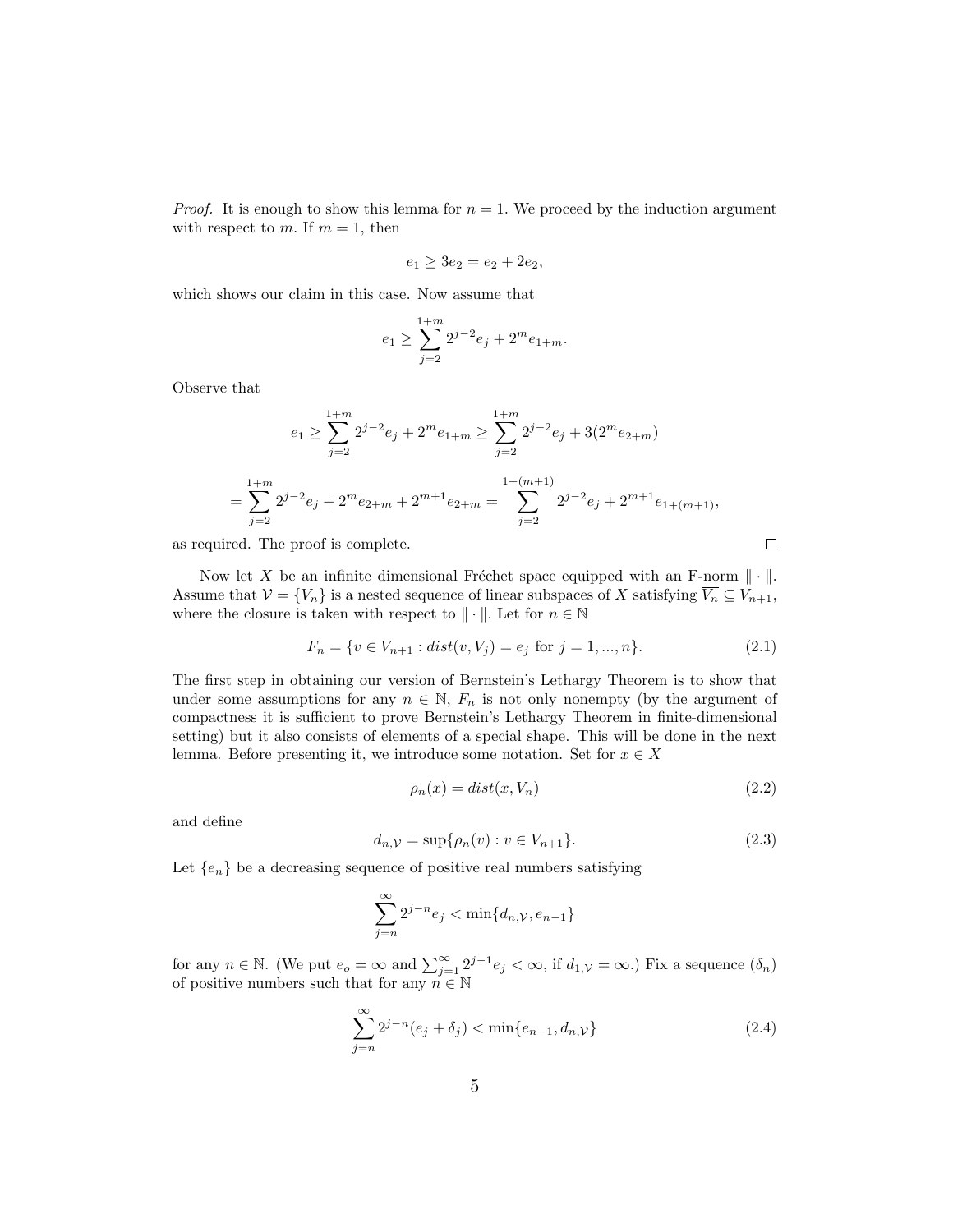and  $v_n \in V_{n+1} \setminus V_n$  such that

$$
\sum_{j=n}^{\infty} 2^{j-n}(e_j + \delta_j) = \rho_n(v_n) \ge ||v_n|| - \delta_n.
$$
 (2.5)

Since the function  $t \to \rho_n(tx)$  is continuous for any  $x \in X$ ,  $\rho_n(x) = \rho_n(x - v)$  for any  $x \in X$  and  $v \in V_n$ , such  $v_n$  exist by 2.4 and the definition of infimum. Then we can state:

**Lemma 2.4.** Let  $(X, \|\cdot\|)$  be an infinite-dimensional Fréchet space. Let  $\{V_n\} = \mathcal{V}$  be a nested sequence of linear subspaces of X satisfying  $\overline{V_n} \subseteq V_{n+1}$ , where the closure is taken with respect to  $\|\cdot\|$ . Let  $\{e_n\}$  be a decreasing sequence of positive real numbers satisfying 2.4 with a fixed sequence of positive numbers  $\{\delta_n\}$ . Then for any  $n \in \mathbb{N}$  there exists a finite set  $Z_n \subset V_n$  and  $w_n \in F_n$ , such that

$$
w_n = \sum_{j=1}^n q_{j,n},
$$

where  $q_{j,n} = t_{j,n}v_j - z_{j,n}, t_{j,n} \in [0,1], z_{j,n} \in Z_j$  for  $j = 1, ..., n$  and  $v_j$  are given by 2.5. Moreover,

$$
||q_{j,n}|| < \sum_{l=j}^{\infty} 2^{l-j} (e_l + \delta_l).
$$

*Proof.* Notice that for any  $n \in \mathbb{N}$  the set  $G_n = \{tv_n : t \in [0,1]\}\$  is compact. By Lemma 2.1, applied to  $G_n$  and  $V_n$ , we can find a finite set  $Z_n \subset V_n$  such that for any  $g \in G_n$ 

$$
||g - z_n|| < \rho_n(g) + \delta_n \tag{2.6}
$$

for some  $z_n \in Z_n$ . Fix  $n \in \mathbb{N}$ . For  $k \in \{0, ..., n-1\}$ . Let

$$
E_{k,n} = \{ v \in V_{n+1} : \rho_j(v) = e_j \text{ for } j = n, ..., n-k \}.
$$

Now we show that there exists  $q_{n,n}, \ldots q_{1,n}$ , such that  $q_{j,n} = t_{j,n}v_j - z_{j,n}$ , where  $t_{j,n} \in [0,1]$ and  $z_{j,n} \in Z_j$  for  $j = 1, ..., n$  with

$$
\sum_{l=j}^{n} \|q_{l,n}\| < \sum_{l=j}^{n} 2^{l-j} (e_l + \delta_l) \tag{2.7}
$$

for  $j = 1, ..., n$  satisfying

$$
w_{k,n} = \sum_{j=n-k}^{n} q_{j,n} \in E_{k,n}
$$
 (2.8)

for any  $k \in \{0, ..., n-1\}$ . First we construct  $q_{n,n}$ . Notice that the function  $f_n(t) = \rho_n(tv_n)$ is continuous and by our assumptions on  $v_n$ ,

$$
f_n(1) = \sum_{j=n}^{\infty} 2^{j-n} (e_j + \delta_j) > e_n
$$
 and  $f_n(0) = 0$ .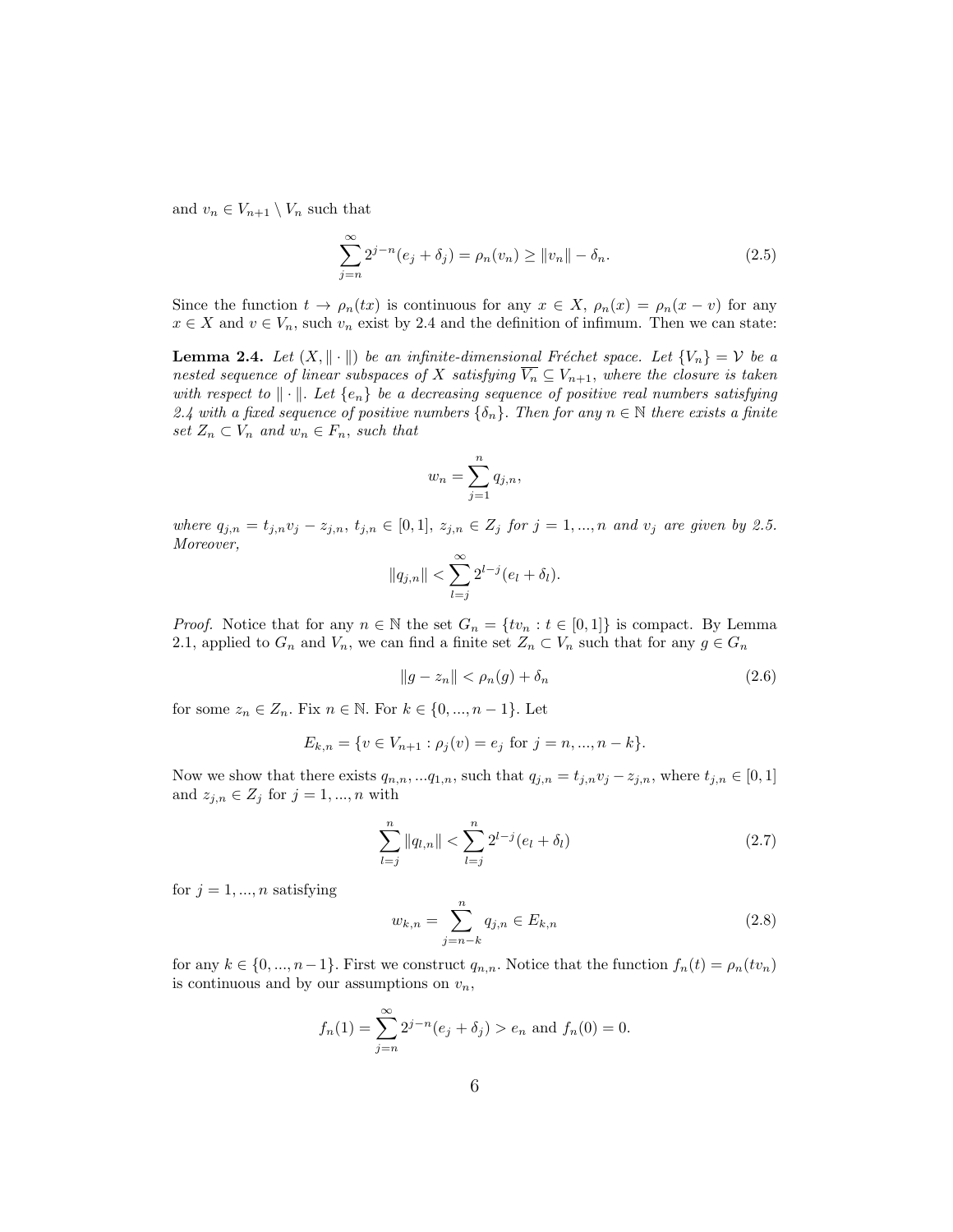By the Intermediate Value Theorem there exists  $t_{n,n} \in [0,1]$  such that

$$
\rho_n(t_{n,n}v_n) = e_n. \tag{2.9}
$$

Again by the continuity of  $f_n$  we can assume that  $t_{n,n}$  is the smallest number satisfying 2.9. By 2.6 we can choose  $z_n \in Z_n$  such that  $||t_{n,n}v_n - z_n|| < \rho_n(t_{n,n}v_n) + \delta_n$ . Let

$$
q_{n,n} = t_{n,n}v_n - z_n.
$$
\n(2.10)

Observe that  $\rho_n(q_{n,n}) = e_n$ , since  $z_n \in V_n$  and  $V_n$  is a linear subspace. Hence

$$
w_{o,n} = q_{n,n} \in E_{o,n}.
$$

Also  $q_{n,n}$  satisfies 2.7. Now fix  $k \in \{0, ..., n-2\}$ . Assume that we have constructed  $q_{n,n},..., q_{n-k,n}$  satisfying 2.8 and 2.7. Now we construct  $q_{n-k-1,n}$ . By 2.4 applied to  $n - k - 1$ , we can choose  $s_{n-k-1} \in [0, 1]$  (the smallest one) such that

$$
\rho_{n-k-1}(s_{n-k-1}v_{n-k-1}) = e_{n-k-1} + \sum_{l=n-k}^{n} 2^{l-n+k}(e_l + \delta_l).
$$

Let  $u_k = \sum_{l=n-k}^{n} q_{l,n}$ . Observe that

$$
e_{n-k-1} + \sum_{l=n-k}^{n} 2^{l-n+k} (e_l + \delta_l) = \rho_{n-k-1} (s_{n-k-1} v_{n-k-1})
$$
  
\n
$$
\leq \rho_{n-k-1} (s_{n-k-1} v_{n-k-1} + u_k) + \rho_{n-k-1} (u_k)
$$
  
\n
$$
\leq \rho_{n-k-1} (s_{n-k-1} v_{n-k-1} + u_k) + ||u_k||
$$
  
\n
$$
\leq \rho_{n-k-1} (s_{n-k-1} v_{n-k-1} + u_k) + \sum_{l=n-k}^{n} 2^{l-n+k} (e_l + \delta_l).
$$

Hence

$$
\rho_{n-k-1}(s_{n-k-1}v_{n-k-1} + u_k) \ge e_{n-k-1}.
$$

Let  $f_k(t) = \rho_{n-k-1}(tv_{n-k-1} + u_k)$ . Observe that

$$
f_k(s_{n-k-1}) = \rho_{n-k-1}(s_{n-k-1}v_{n-k-1} + u_k) \ge e_{n-k-1}.
$$

Also by our assumptions

$$
f_k(0) = \rho_{n-k-1}(u_k) \le ||u_k|| \le \sum_{j=n-k}^n ||q_{j,n}||
$$
  

$$
< \sum_{l=n-k}^n 2^{l-n+k} (e_l + \delta_l) < \sum_{l=n-k}^\infty 2^{l-n+k} (e_l + \delta_l) < e_{n-k-1}.
$$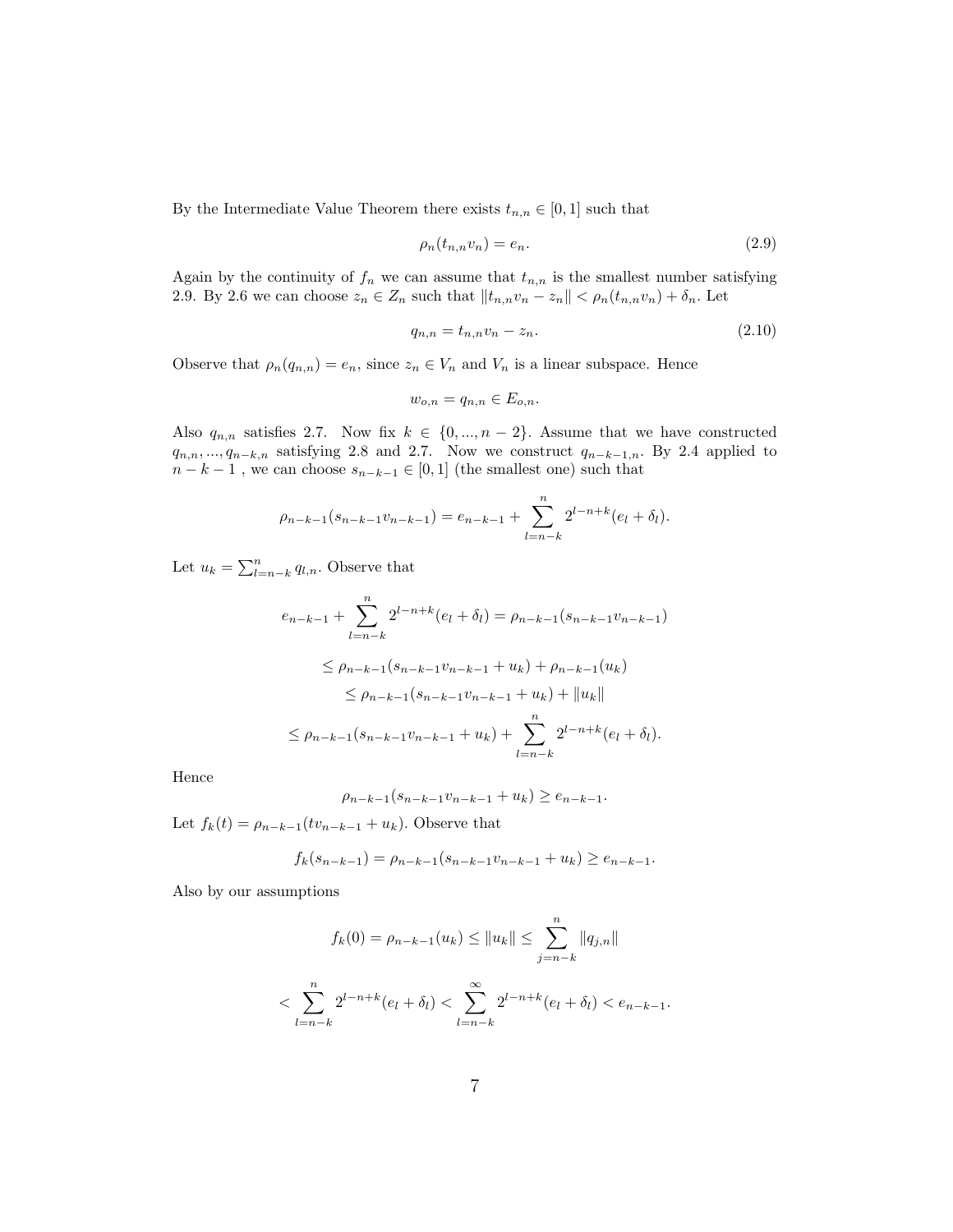Since the function  $f_k$  is continuous, by the Intermediate Value Theorem there exists  $t_{n-k-1} \in [0, s_{n-k-1}]$  such that

$$
\rho_{n-k-1}(t_{n-k-1}v_{n-k-1} + u_k) = e_{n-k-1}.
$$

By 2.6 we can choose  $z_{n-k-1} \in Z_{n-k-1}$  such that

$$
||t_{n-k-1}v_{n-k-1} - z_{n-k-1}|| < \rho_{n-k-1}(t_{n-k-1}v_{n-k-1}) + \delta_{n-k-1}.
$$

Let

$$
q_{n-k-1,n} = t_{n-k-1}v_{n-k-1} - z_{n-k-1}.
$$
\n(2.11)

Since  $q_{n-k-1,n} \in V_{n-k}$  and  $z_{n-k-1} \in Z_{n-k-1} \subset V_{n-k-1}$ , by the above construction

$$
w_{k-1,n} = \sum_{j=n-k-1}^{n} q_{j,n} \in E_{k+1,n},
$$

which shows that the equation 2.8 is satisfied. Moreover by the choice of  $s_{n-k-1}$ ,

$$
||q_{n-k-1,n}|| = ||t_{n-k-1,n}v_{n-k-1} - z_{n-k-1}||
$$
  

$$
< \rho_{n-k-1}(t_{n-k-1}v_{n-k-1}) + \delta_{n-k-1} \leq \rho_{n-k-1}(s_{n-k-1}v_{n-k-1}) + \delta_{n-k-1}
$$
  

$$
= \delta_{n-k-1} + e_{n-k-1} + \sum_{l=n-k}^{n} 2^{l-n+k}(e_l + \delta_l).
$$

Observe that

$$
\sum_{l=n-k-1}^{n} \|q_{l,n}\| = \|q_{n-k-1,n}\| + \sum_{l=n-k}^{n} \|q_{l,n}\|
$$
  

$$
\leq \delta_{n-k-1} + e_{n-k-1} + \sum_{l=n-k}^{n} 2^{l-n+k} (e_l + \delta_l) + \sum_{l=n-k}^{n} 2^{l-n+k} (e_l + \delta_l)
$$
  

$$
= \sum_{l=n-k-1}^{n} 2^{l-n+k+1} (e_l + \delta_l),
$$

which shows that 2.7 is satisfied. Hence we have constructed  $q_{1,n},..., q_{n,n}$  satisfying the requirements of our lemma. In particular, the above reasoning shows that  $E_{n-1,n}$  is nonempty and  $w_{n-1,n} = \sum_{j=1}^n q_{j,n} \in E_{n-1,n}$ . Since  $F_n = E_{n-1,n}$ , the proof is complete.  $\Box$ 

Applying Lemma 2.4 we now show a version of Bernstein's Lethargy Theorem in Fréchet spaces for rapidly decreasing sequences  $\{e_n\}$ .

**Theorem 2.5.** Let X, V,  $\{d_{n,v}\}\$  and  $\{e_n\}\$  be such as in Lemma 2.4. Then, there exists  $x \in X$  such that  $dist(x, V_n) = e_n$  for any  $n \in \mathbb{N}$ .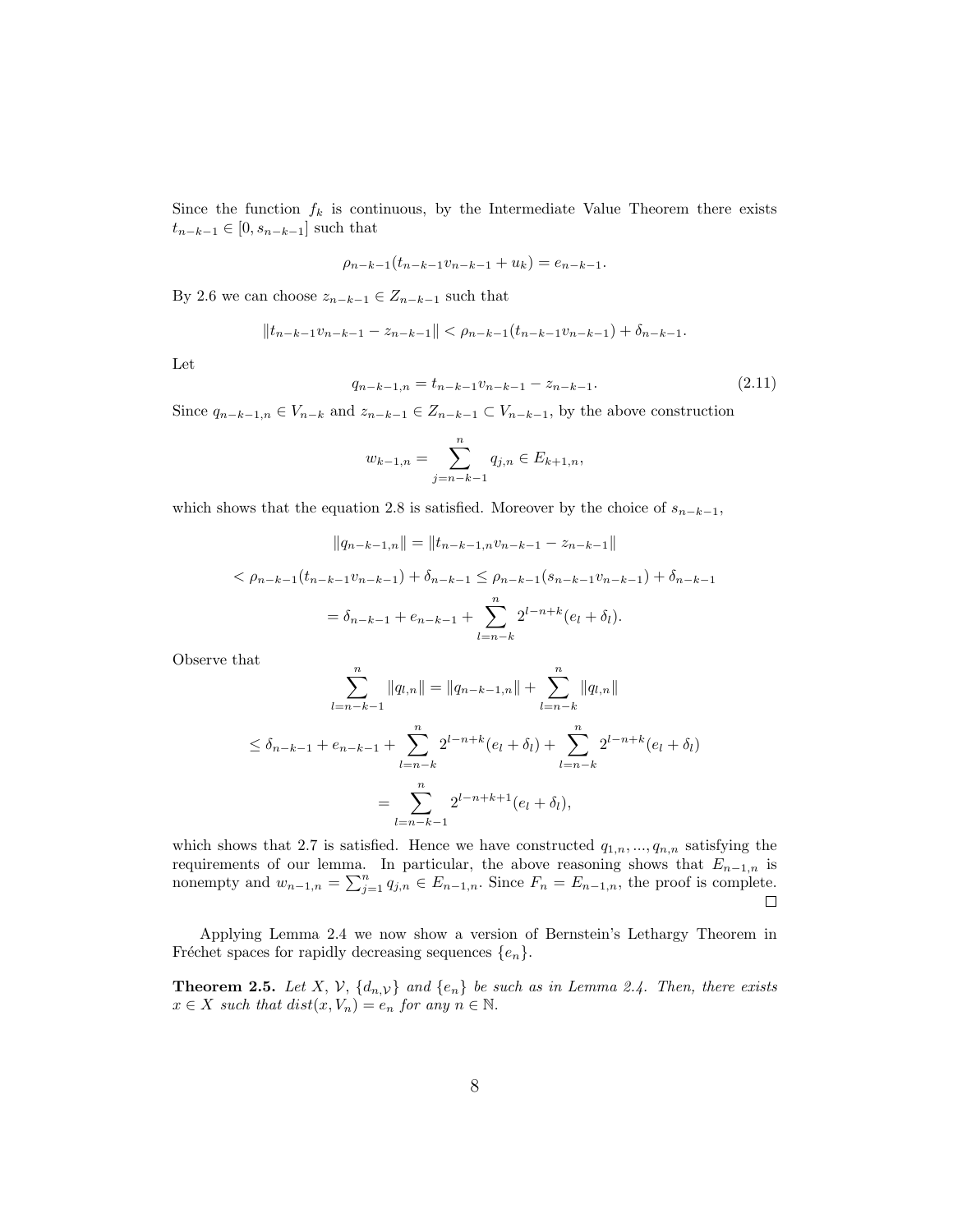*Proof.* Let for any  $n \in \mathbb{N}$ 

$$
F_n = \{ v \in V_{n+1} : \rho_j(v) = e_j \text{ for } j = 1, ..., n \}.
$$

Take  $w_n = \sum_{j=1}^n q_{j,n} \in F_n$  constructed in Lemma 2.4. Fix  $j \in \mathbb{N}$ . Observe that for any  $n \in \mathbb{N}$   $\overline{q_{j,n}} = \overline{t_{j,n}}v_j - z_{j,n}$ , where  $t_{j,n} \in [0,1]$  and  $z_{j,n} \in Z_j$  (see 2.6). Since  $Z_j$  is a finite set, we can select a subsequence  $\{n_k\}$  and  $q_j \in V_{j+1}$  such that

$$
||q_{j,n_k}-q_j||\to 0.
$$

Applying a diagonal argument we can choose a subsequence  $\{n_k\}$  such that for any  $j \in \mathbb{N}$ ,

$$
||q_{j,n_k} - q_j|| \to 0.
$$

Let  $s_k = \sum_{j=1}^k q_j$ . We show that  $\{s_k\}$  is a Cauchy sequence. Fix  $\epsilon > 0$ . By 2.4 we can find  $l \in \mathbb{N}$  such that

$$
\sum_{j=l}^{\infty} 2^{j-l} e_j < \epsilon.
$$

Notice that by 2.4 and Lemma 2.4 for  $n > k \ge l + 1$ ,

$$
||s_{k} - s_{n}|| = ||\sum_{j=k+1}^{n} q_{j}|| \leq \sum_{j=k+1}^{n} ||q_{j}||
$$
  

$$
\leq \sum_{j=k+1}^{n} (\sum_{m=j}^{\infty} 2^{m-j} (e_{m} + \delta_{m})) \leq \sum_{j=k}^{n-1} e_{j} \leq \epsilon,
$$

which affirms our claim. Since X is complete,  $||s_k - x|| \to 0$ , where

$$
x = \sum_{j=1}^{\infty} q_j.
$$

Now we show that  $\|w_{n_k} - x\| \to 0.$  To do that, fix  $\epsilon > 0$  and  $n_o \in \mathbb{N}$  such that

$$
\sum_{j=n_o}^{\infty} 2^{j-n_o} e_j < \epsilon.
$$

Note that for 2.4 and Lemma 2.4,  $n_k \geq n_o + 1$ , and

$$
||w_{n_k} - x|| \le ||\sum_{j=1}^{n_o} q_{j,n_k} - q_j|| + ||\sum_{j=n_o+1}^{n_k} q_{j,n_k} - \sum_{j=n_o+1}^{\infty} q_j||
$$
  

$$
\le \sum_{j=1}^{n_o} ||q_{j,n_k} - q_j|| + \sum_{j=n_o+1}^{\infty} ||q_{j,n_k}|| + \sum_{j=n_o+1}^{\infty} ||q_j||
$$
  

$$
\le \sum_{j=1}^{n_o} ||q_{j,n_k} - q_j|| + 2(\sum_{j=n_o+1}^{\infty} (\sum_{l=j}^{\infty} 2^{l-j} (e_l + \delta_l))) \le ||\sum_{j=1}^{n_o} q_{j,n_k} - q_j|| + 2\sum_{j=n_o}^{\infty} e_j
$$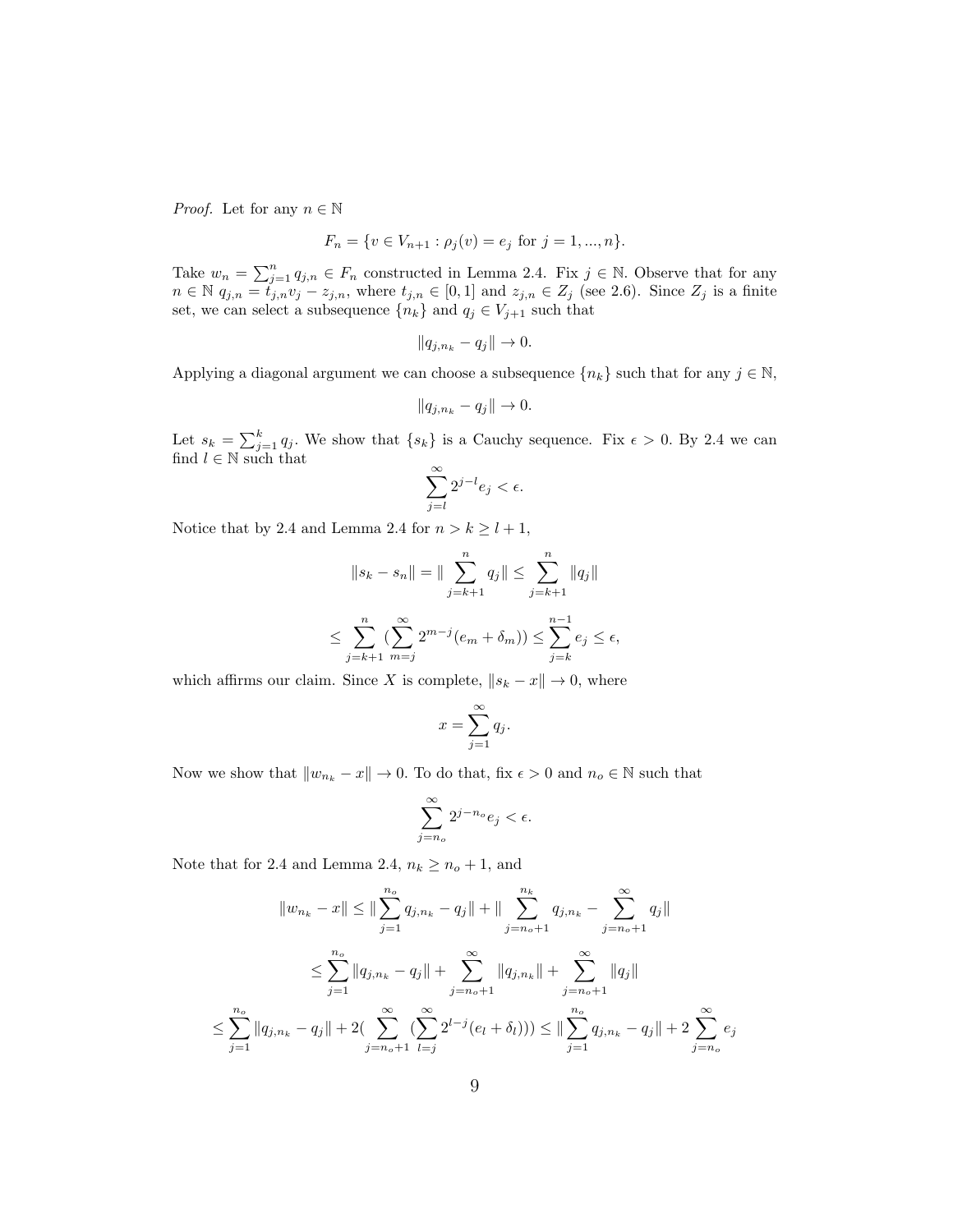$$
\leq \sum_{j=1}^{n_o} \|q_{j,n_k} - q_j\| + 2\epsilon.
$$

Since  $||q_{j,n_k} - q_j|| \rightarrow_k 0$  for any  $j \in \mathbb{N}$ ,

$$
\sum_{j=1}^{n_o} ||q_{j,n_k} - q_j|| + 2\epsilon \le 3\epsilon
$$

for k sufficiently large, which shows that  $||w_{n_k} - x|| \to 0$ . Now we show that  $\rho_j(x) = e_j$  for  $j \in \mathbb{N}$ . Fix  $j_o \in \mathbb{N}$ . Then for  $k \geq k_o$   $n_k \geq j_o$ . Since  $w_{n_k} \in F_{n_k},$ 

$$
\rho_{j_o}(w_{n_k}) = e_{j_o} \text{ for } k \ge k_o.
$$

Hence

$$
\rho_{j_o}(x) = \lim_{k} \rho_{j_o}(w_{n_k}) = e_{j_o},
$$

which completes the proof.

**Theorem 2.6.** Let X, V, and  $\{d_{n,y}\}\$ be such as in Lemma 2.4. Assume that  $\{e_n\}$  is a decreasing sequence of nonegative numbers satisfying  $e_n < d_{n,\mathcal{V}}$  and  $e_n \geq 3e_{n+1}$  for any  $n \in \mathbb{N}$ . Then there exists  $x \in X$  such that  $dist(x, V_n) = e_n$  for any  $n \in \mathbb{N}$ .

Proof. To prove our result, it is sufficient to verify if the assumptions of Theorem 2.5 are satisfied. But this is a consequence of Lemma 2.2 and Lemma 2.3.  $\Box$ 

Now we show that Theorem 2.6 can be applied to prove a version of Bernstein's Lethargy Theorem in the case of any decreasing sequence  ${e_n}$  of positive numbers tending to 0 and any nested sequence  ${V_n}$  of linear subspaces of a Fréchet space X, which is the main result of this paper. To do that, being inspired by [9], we need the following construction of a decreasing sequence  ${f_k}$  of positive numbers tending to zero and a subsequence  ${n_k}$ . Put  $f_1 = e_1$  and  $n_1 = 1$ . If  $e_1 \ge 3e_2$ , then we define  $n_2 = 2$  and  $f_2 = e_2$ . If  $e_1 < 3e_2$  then  $f_2 = \frac{f_1}{2}$  $\frac{1}{3}$  and

$$
n_2 = \max\{n \ge 2 : f_1 \le 3e_n\}.
$$

Since  $f_1 = e_1 > 0$  and  $e_n \to 0$ ,  $n_2$  is well-defined. Now assume that we have constructed positive numbers  $f_1, ..., f_k$  and  $n_1, ..., n_k \in \mathbb{N}$ . We will construct  $f_{k+1}$  and  $n_{k+1}$ . If

$$
e_{n_k+1} \le \frac{f_k}{3}
$$

then we define  $f_{k+1} = e_{n_k+1}$  and  $n_{k+1} = n_k + 1$ . In the opposite case  $f_{k+1} = \frac{f_k}{2}$  $rac{\kappa}{3}$  and

$$
n_{k+1} = \max\{n \ge n_k + 1 : f_k \le 3e_n\}.
$$

Since  $f_k > 0$  and  $e_n \to 0$ ,  $n_{k+1}$  is well-defined.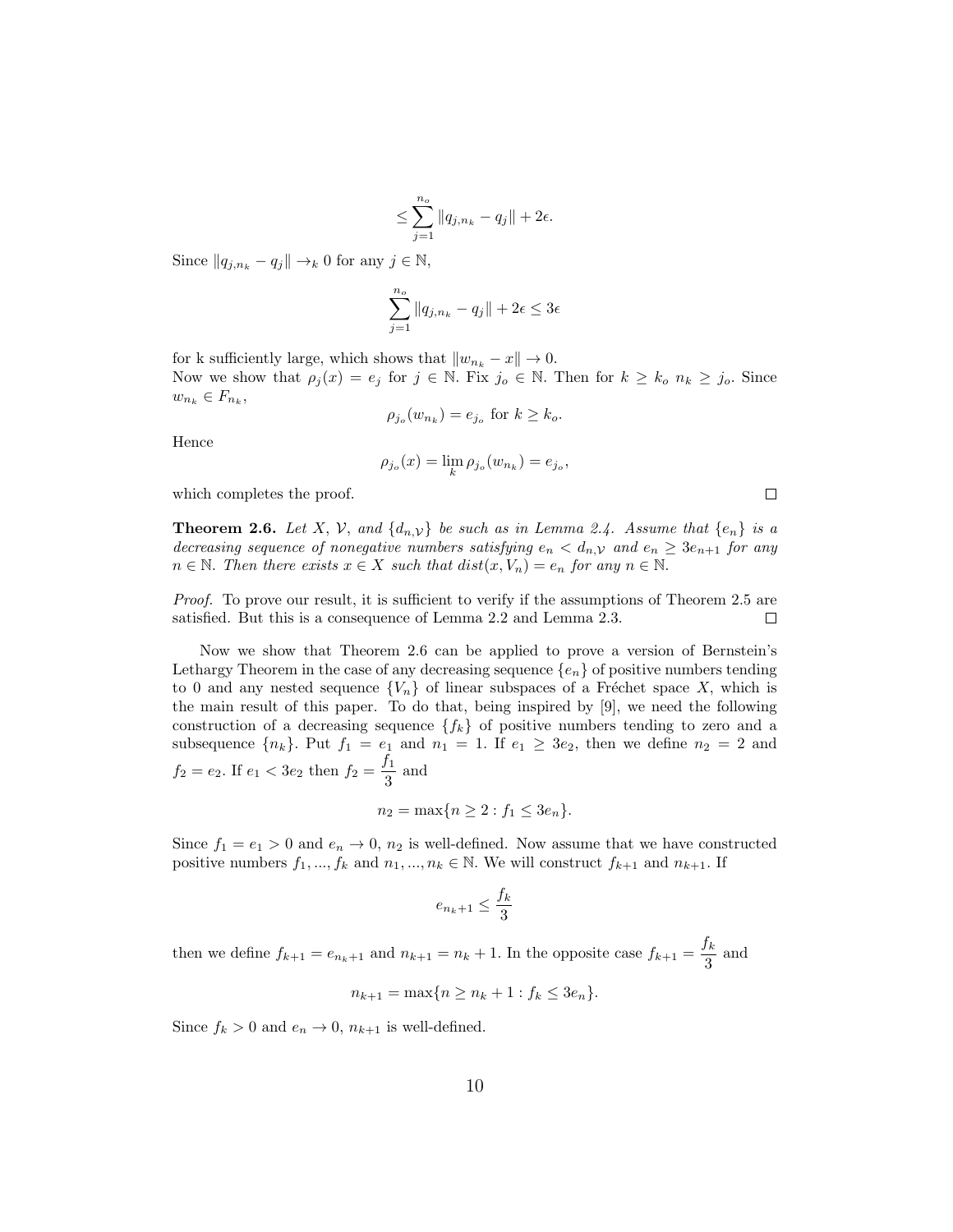**Example 2.7.** In the above discussion, if we take  $e_n = \frac{1}{n}$  $\frac{1}{n}$ , then  $f_k = \frac{1}{3^{k-1}}$  $\frac{1}{3^{k-1}}$  and  $n_k = 3^{k-1}$ .

**Lemma 2.8.** Let  $\{e_n\}$  be a decreasing sequence of positive numbers tending to 0. Let  $\{f_k\}$ and  $\{n_k\}$  be as in the above construction. Then for any  $k \in \mathbb{N}$ ,  $f_k \geq 3f_{k+1}$  and  $e_{n_k+1} \leq f_k$ .

*Proof.* Fix  $k \in \mathbb{N}$ . If  $f_{k+1} = e_{n_k+1}$ , then by our construction

$$
f_{k+1} = e_{n_k+1} \le \frac{f_k}{3}.
$$

In the opposite case  $f_{k+1} = \frac{f_k}{2}$  $\frac{3}{3}$ , which validates our claim. Analogously, if  $f_{k+1} = e_{n_k+1}$ , then

$$
e_{n_k+1} \le \frac{f_k}{3} < f_k.
$$

If  $f_{k+1} \neq e_{n_k+1}$  and  $f_k \neq e_{n_{k-1}+1}$ , then by definition of  $n_k$ ,  $3e_{n_k+1} \leq f_{k-1} = 3f_k$ . Finally, if  $f_{k+1} \neq e_{n_k+1}$  and  $f_k = e_{n_{k-1}+1}$ , then

$$
e_{n_k+1} \le e_{n_{k-1}+1} = f_k,
$$

since the sequence  $\{e_n\}$  is decreasing.

Now we are ready to state the main result of this paper.

**Theorem 2.9.** Let X be a infinite-dimensional Fréchet space and let  $V = \{V_n\}$  be a nested sequence of subspaces of X such that  $\overline{V_n} \subseteq V_{n+1}$  for any  $n \in \mathbb{N}$  and

$$
X = \overline{\bigcup_{n=1}^{\infty} V_n}.
$$

Let  $e_n$  be a decreasing sequence of positive numbers tending to 0. Assume that

$$
d_{\mathcal{V}} = \inf \{ d_{n, \mathcal{V}} : n \in \mathbb{N} \} > 0. \tag{2.12}
$$

Then there exists  $n_o \in \mathbb{N}$  and  $x \in X$  such that for any  $n \geq n_o$ 

$$
\frac{e_n}{3} \leq dist(x, V_n) \leq 3e_n.
$$

*Proof.* Let  ${f_k}$  and  ${n_k}$  be two sequences associated with  ${e_n}$  by our construction. Set for  $k \in \mathbb{N}$ ,  $W_k = V_{n_k}$ , and  $V_1 = \{W_k\}$ . Since for any  $k \in \mathbb{N}$ ,  $V_{n_k+1} \subset W_{k+1}$ ,

$$
d_{k,\mathcal{V}_1} \ge d_{n_k,\mathcal{V}} \ge d_{\mathcal{V}} > 0.
$$

By Lemma 2.8  $f_k \geq 3f_{k+1}$  for any  $k \in \mathbb{N}$ . Fix  $k_o \in \mathbb{N}$  such that for  $k \geq k_o$ 

$$
f_k < d_{\mathcal{V}} \leq d_{k, \mathcal{V}_1}.
$$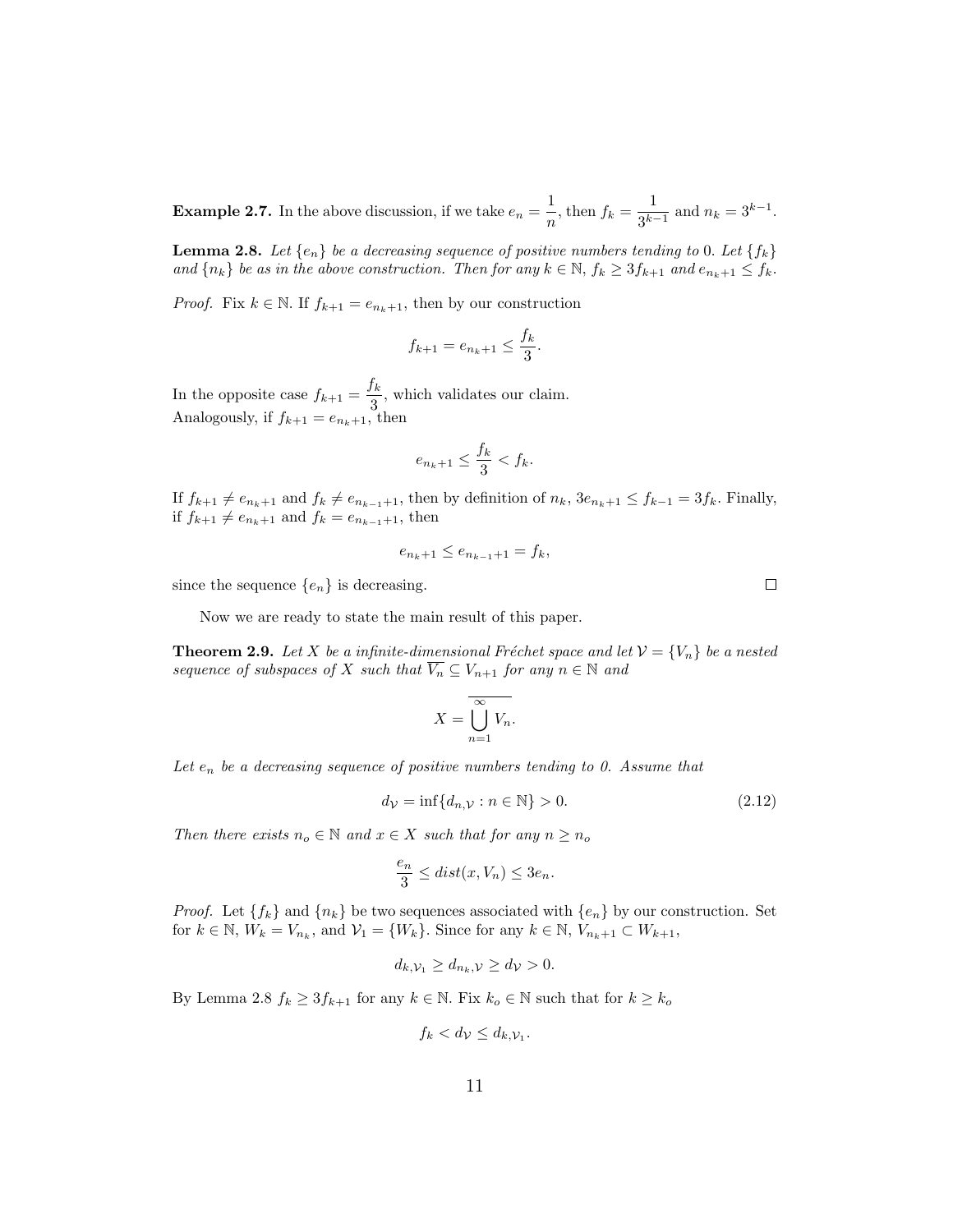Applying Theorem 2.6 to  $\{f_k : k \ge k_0\}$  and  $\{W_k : k \ge k_0\}$ , there exists  $x \in X$  such that

$$
dist(x, V_{n_k}) = f_k \text{ for } k \ge k_o.
$$

Let  $n_o = n_{k_o} + 1$ . Fix  $n \geq n_o$ . Then there exists exactly one  $k \in \mathbb{N}$  such that  $n_k < n \leq n_{k+1}$ . If  $f_{k+1} = e_{n_k+1}$ , then by our construction  $n_{k+1} = n_k + 1$  and

$$
\frac{e_n}{3} < e_n = e_{n_k+1} = f_{k+1} = dist(x, V_n) < 3e_n.
$$

If  $f_{k+1} \neq e_{n_k+1}$ , then by Lemma 2.8 and our assumptions

$$
dist(x, V_n) \geq dist(x, V_{n_{k+1}}) = f_{k+1} = \frac{f_k}{3} \geq \frac{e_{n_k+1}}{3} \geq \frac{e_n}{3}.
$$

Also if  $f_{k+1} \neq e_{n_k+1}$ , then, by definition of  $n_{k+1}$ ,

$$
dist(x, V_n) \leq dist(x, V_{n_k}) = f_k \leq 3e_n.
$$

The proof is complete.

**Remark 2.10.** If  $d<sub>V</sub> = 0$  the above result holds true with the same proof for sequences  ${e_n}$  satisfying  $e_n < d_{n,\mathcal{V}}$  for  $n \geq n_o$ .

From Theorem 2.9 we can easily obtain a version of Shapiro's theorem, [19], and a version of Tyuremskikh's theorem, [22], for Fréchet spaces.

**Theorem 2.11.** Let the assumptions of Theorem 2.9 be satisfied. Then there exists  $x \in X$ such that  $\rho_n(x) \neq O(e_n)$ .

*Proof.* By Theorem 2.9 applied to the sequence  $\{\sqrt{e_n}\}\)$  there exists  $x \in X$  and  $n_o \in \mathbb{N}$ such that √

$$
\frac{\sqrt{e_n}}{3} \le \rho_n(x) \le 3\sqrt{e_n}
$$

for  $n \geq n_o$ . Since  $e_n \to 0$ , it is obvious that  $\rho_n(x) \neq O(e_n)$ .

 $\Box$ 

 $\Box$ 

**Theorem 2.12.** Let the assumptions of Theorem 2.9 be satisfied. Then there exists  $x \in X$ and  $n_o \in \mathbb{N}$  such that  $\rho_n(x) \geq e_n$  for  $n \geq n_o$ .

*Proof.* By Theorem 2.9 applied to the sequence  $\{3\sqrt{e_n}\}\$  there exists  $x \in X$  and  $n_o \in \mathbb{N}$ such that √ √

$$
\sqrt{e_n} \le \rho_n(x) \le 9\sqrt{e_n}.
$$

for  $n \geq n_o$ . Since  $e_n \to 0$ , it is obvious that  $\rho_n(x) \geq \sqrt{e_n} \geq e_n$  for  $n \geq n_o$ .  $\Box$ 

Note that the parameter  $d<sub>V</sub>$  defined by 2.12 can be equal to 0 which is illustrated in the next example.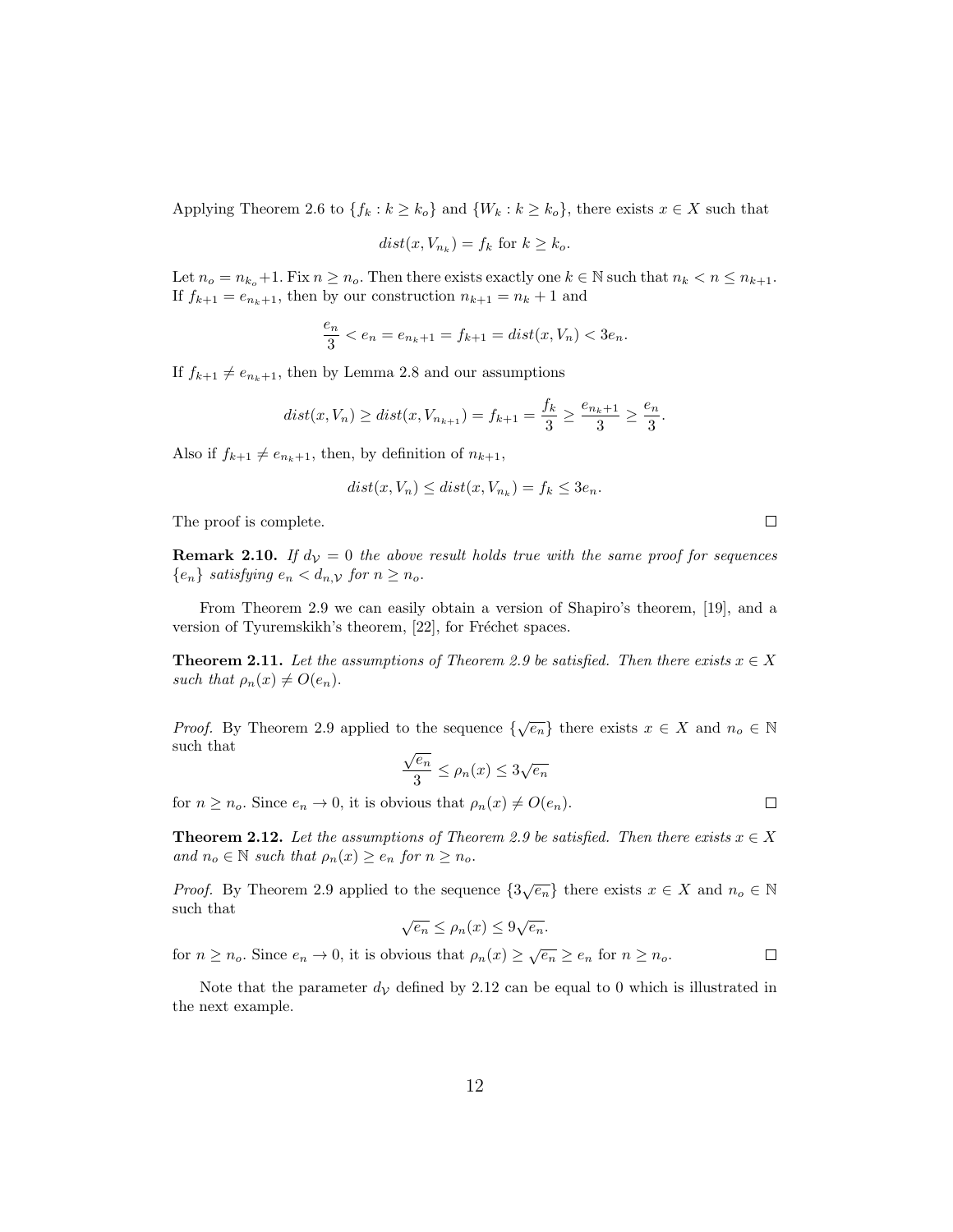**Example 2.13.** Let X be a space of complex sequences with the Fréchet norm of  $x \in X$ given by  $||x|| = \sum_{n=0}^{\infty}$  $i=0$  $2^{-i} \frac{|x_i|}{1+1}$  $\frac{|x_i|}{1+|x_i|}$ . Set for  $n \in \mathbb{N}$ ,  $V_n = \{x \in X : x_j = 0 \text{ for } j \ge n\}$ . It is easy to see that

$$
d_{n,\mathcal{V}} = \sup \{ \rho_n(v) : v \in X \} = \frac{1}{2^n}
$$

and consequently that  $d<sub>V</sub> = 0$ .

However, if a Fréchet space  $(X, \|\cdot\|)$  is equipped with an s-convex F-norm for some  $s \in (0, 1]$ , which means

$$
||tx|| = |t|^s ||x||
$$
 for any  $x \in X$ , (2.13)

then obviously for any linear subspace V of X and  $x \in X$ ,  $dist(tx, V) = |t|^s dist(x, V)$ . In particular this equality holds true in Banach spaces with  $s = 1$ . Hence we can state the following theorem.

**Theorem 2.14.** Let X be a Fréchet space with an s-convex F-norm and let  ${V_n}$  be a nested sequence of subspaces of X such that  $\overline{V_n} \subseteq V_{n+1}$  for any  $n \in \mathbb{N}$ . Let  $e_n$  be a decreasing sequence of positive numbers tending to 0. Then there exists  $x \in X$  such that for any  $n \in \mathbb{N}$ 

$$
\frac{e_n}{3}\leq dist(x,V_n)\leq 3e_n.
$$

*Proof.* It is easy to see that by 2.13  $d<sub>V</sub> = \infty$ . Hence reasoning as in Theorem 2.9 the proof is complete.  $\Box$ 

In particular we have:

**Theorem 2.15.** Let X be a Banach space and let  $\{V_n\}$  be a nested sequence of subspaces of X such that  $\overline{V_n} \subseteq V_{n+1}$  for any  $n \in \mathbb{N}$ . Let  $e_n$  be a decreasing sequence of positive numbers tending to 0. Then there exists  $x \in X$  such that for any  $n \in \mathbb{N}$ 

$$
\frac{e_n}{3} \leq dist(x, V_n) \leq 3e_n.
$$

In the case of Banach spaces, applying Theorem 1.1 instead of Theorem 2.6 we can improve Theorem 1.2. We need the following lemma:

**Lemma 2.16.** Let  $\{e_n\}$  be a sequence of positive numbers such that  $e_n \geq 2e_{n+1}$  for any  $n \in \mathbb{N}$ . The for any  $n \in \mathbb{N} \setminus \{0\},\$ 

$$
e_n \ge \sum_{j=n+1}^{\infty} e_j
$$

*Proof.* It is enough to show that for any  $n \in \mathbb{N}$ ,  $e_1 \ge \sum_{j=2}^n e_n + e_n$ . If  $n = 2$ , then  $e_1 \geq 2e_2 = e_2 + e_2$ , which shows our claim for  $n = 2$ . The general case can be easily obtained by an induction argument with respect to n.  $\Box$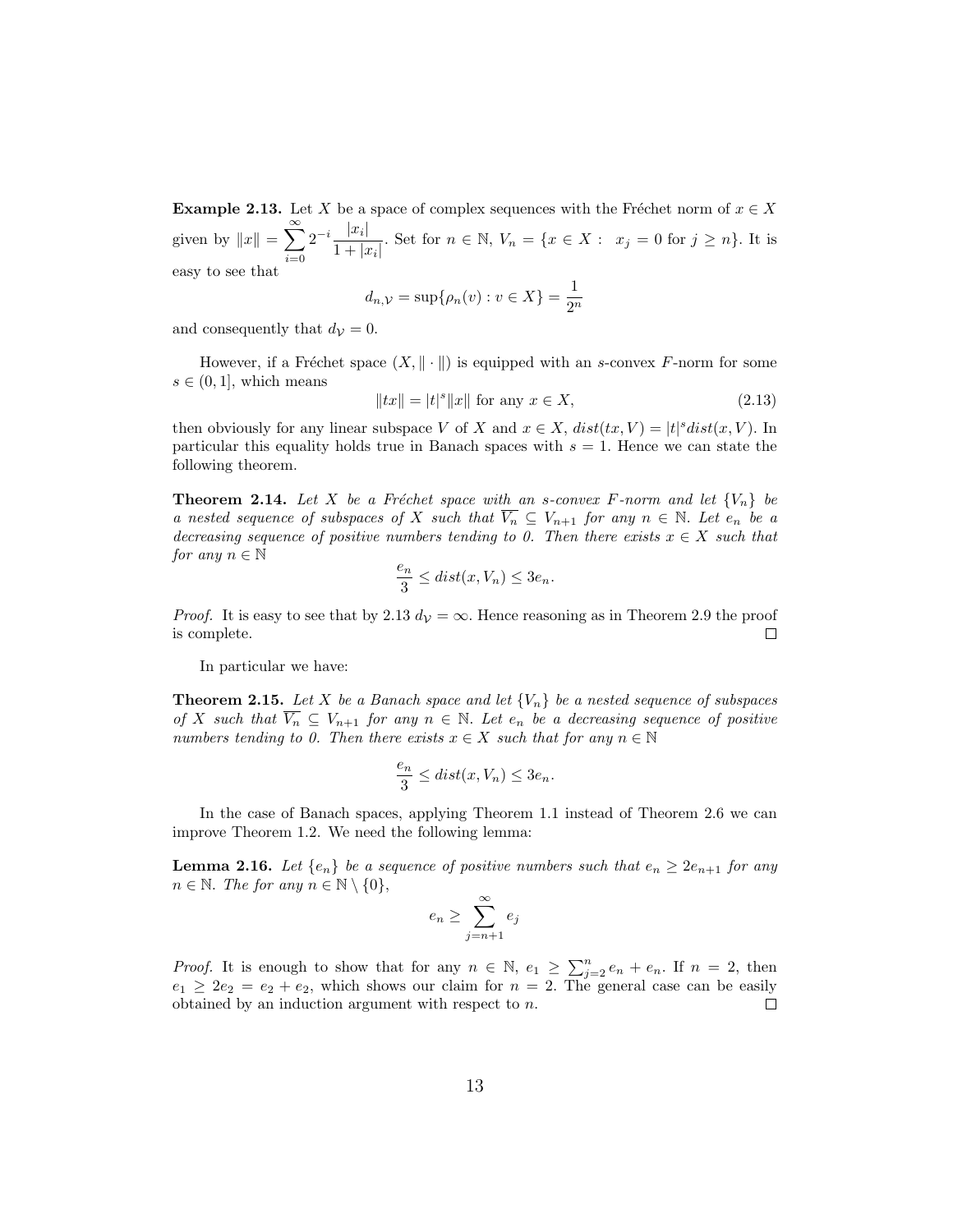Now we slightly modify the construction of a decreasing sequence  $\{f_k\}$  of positive numbers tending to zero and a subsequence  $\{n_k\}$  given in the case of Frechét spaces. Put  $f_1 = e_1$  and  $n_1 = 1$ . If  $e_1 \ge 2e_2$ , then we define  $n_2 = 2$  and  $f_2 = e_2$ . If  $e_1 < 2e_2$  then  $f_2 = \frac{f_1}{2}$  and

$$
n_2 = \max\{n \ge 2 : f_1 \le 2e_n\}.
$$

Since  $f_1 = e_1 > 0$  and  $e_n \to 0$ ,  $n_2$  is well-defined. Now assume that we have constructed positive numbers  $f_1, ..., f_k$  and  $n_1, ..., n_k \in \mathbb{N}$ . We will construct  $f_{k+1}$  and  $n_{k+1}$ . If

$$
e_{n_k+1} \le \frac{f_k}{2}
$$

then we define  $f_{k+1} = e_{n_k+1}$  and  $n_{k+1} = n_k + 1$ . In the opposite case  $f_{k+1} = \frac{f_k}{2}$  $\frac{\pi}{2}$  and

$$
n_{k+1} = \max\{n \ge n_k + 1 : f_k \le 2e_n\}.
$$

Since  $f_k > 0$  and  $e_n \to 0$ ,  $n_{k+1}$  is well-defined. Reasoning as in Lemma 2.8 we can prove:

**Lemma 2.17.** Let  $\{e_n\}$  be a decrasing sequence of positive numbers tending to 0. Let  ${f_k}$  and  ${n_k}$  be as in the above construction. Then for any  $k \in \mathbb{N}$ ,  $f_k \ge 2f_{k+1}$  and  $e_{n_k+1} \leq f_k$ .

Now we can state

**Theorem 2.18.** Let X be a Banach space and let  ${V_n}$  be a nested sequence of subspaces of X such that  $\overline{V_n} \subseteq V_{n+1}$  for any  $n \in \mathbb{N}$ . Let  $e_n$  be a decreasing sequence of positive numbers tending to 0. Then there exists  $x \in X$  such that for any  $n \in \mathbb{N}$ 

$$
\frac{e_n}{2} \leq dist(x, V_n) \leq 2e_n.
$$

Proof. First we show that Theorem 1.1 remains true under the weaker assumption

$$
e_n \geq \sum_{j=n+1}^\infty e_j
$$

for any  $n \in \mathbb{N}$ . To prove this modification, for fixed  $k \in \mathbb{N}$ , and a sequence  $\{e_n\}$  satisfying the required condition, set  $e_{n,k} = e_n + \frac{1}{k!}$  $\frac{1}{k3^n}$ . It is clear that for any  $n \in \mathbb{N}$ ,

$$
e_{n,k}
$$
 >  $\sum_{j=n+1}^{\infty} e_{j,k}$  for any  $n \in \mathbb{N}$ .

By Theorem 1.1 there exists  $x_k \in X$  such that  $\rho_n x_k = e_{n,k}$  for any  $n \in \mathbb{N}$ . Moreover, by the proof of Theorem 1.1 (see [7])

$$
x_k = \sum_{n=1}^{\infty} \lambda_{n,k} q_n,
$$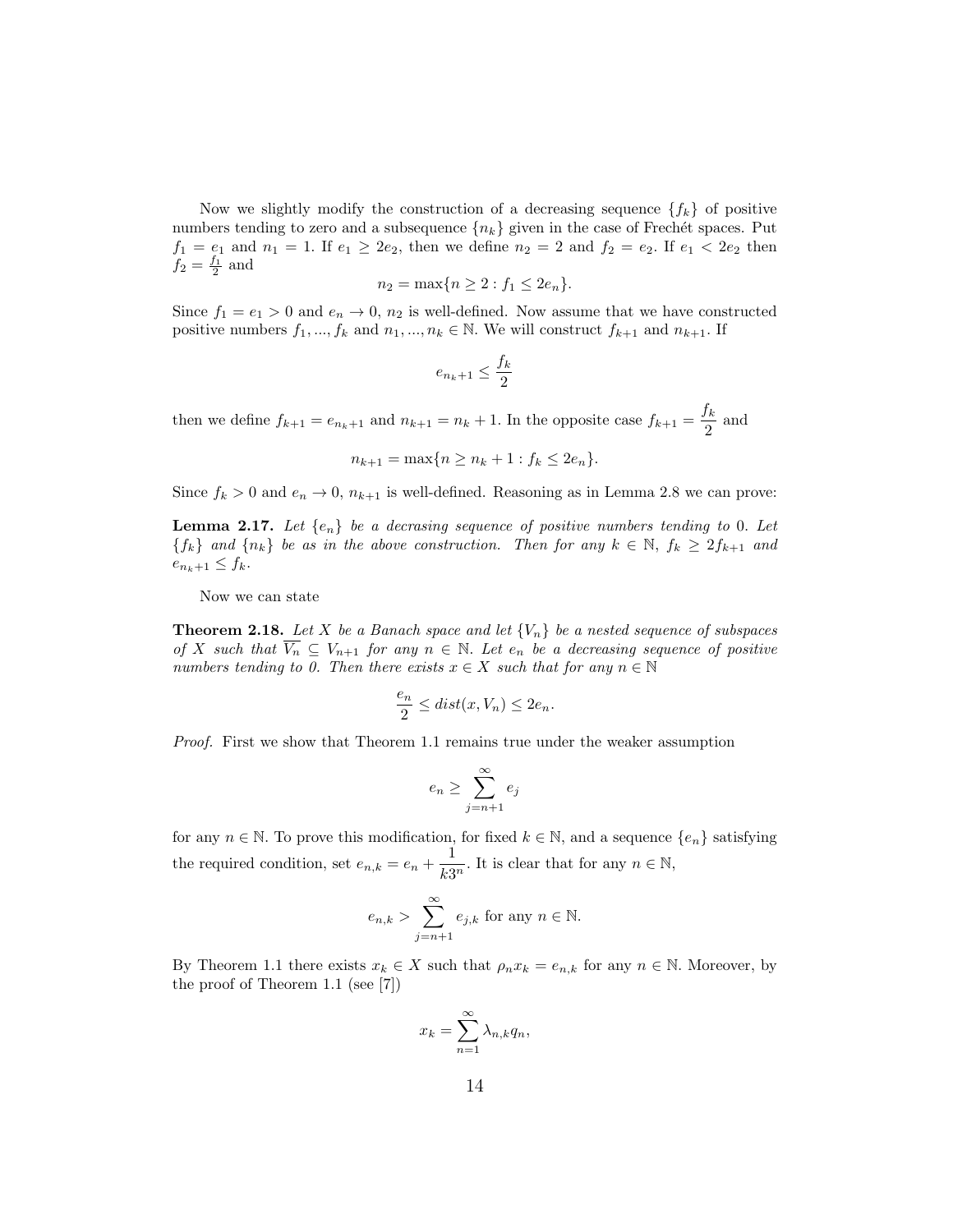where  $q_n \in X$ ,  $||q_n|| \leq 2$  and  $|\lambda_{n,k}| \leq e_{n,k} \leq e_{n,1}$  for any  $n \in \mathbb{N}$ . By the compactness argument and a diagonal process we can assume that there exists a subsequence  ${k_l}$  such that

$$
\lambda_{n,k_l}\to_l\lambda_n
$$

for any  $n \in \mathbb{N}$ . Notice that for any  $n \in \mathbb{N}$   $|\lambda_n| \leq e_{n,1}$ . Since the series  $\sum_{n=1}^{\infty} e_{n,1}$  is convergent and  $||q_n|| \leq 2$  for any  $n \in \mathbb{N}$  the vector

$$
x = \sum_{n=1}^{\infty} \lambda_n q_n
$$

is well-defined and obviousy  $||x_{k} - x|| \rightarrow 0$ . Consequently, by the continuity of the function  $\rho_n$ , for any  $n \in \mathbb{N}$ 

$$
\rho_n(x_{k_l}) = e_{n,k_l} \to_l e_n = \rho_n(x),
$$

which shows our modification.

Now the proof of Theorem 2.18 proceeds in a similar way as the proof of Theorem 2.9. Instead of Theorem 2.6, Lemma 2.3 and Lemma 2.8, we should apply our modified construction, Theorem 1.1 in our modified version, Lemma 2.16 and Lemma 2.17.  $\Box$ 

From Theorem 2.9 we can easily deduce a version of Bernstein's Lethargy Theorem in which subspaces are replaced by sets  $W_n$  satisfying

$$
\overline{span(W_n)} \subseteq W_{n+1}, \text{ for } n \in \mathbb{N}.
$$
 (2.14)

**Theorem 2.19.** Let X be a Frechet space and let  ${W_n}$  be a nested sequence of subsets of X. Set  $V_n = \overline{span(W_n)}$  for  $n \in \mathbb{N}$ . Let  $\{V_n\}$  satisfy 2.14 and the assumptions of Theorem 2.9. Suppose that  $e_n$  is a decreasing sequence of positive numbers tending to 0. Then there exists  $n_o \in \mathbb{N}$  and  $x \in X$  such that for any  $n \geq n_o$ 

$$
\frac{e_n}{3} \le dist(x, W_n) \le 3e_{n-1}.
$$

*Proof.* Notice that by 2.14 for any  $x \in X$  and  $n \in \mathbb{N}$ 

$$
dist(x, V_n) \leq dist(x, W_n) \leq dist(x, V_{n-1}).
$$

By Theorem 2.9 there exists  $x \in X$  and  $n_o \in \mathbb{N}$  such that

$$
\frac{e_n}{3} \leq dist(x, V_n) \leq 3e_n.
$$

for  $n \geq n_o$ , which shows our claim.

**Remark 2.20.** If we assume additionally that there exists  $M > 0$  such that  $\frac{e_n}{e_{n+1}} \leq M$ for any  $n \in \mathbb{N}$ , then we obtain a stronger version of Theorem 2.19. In this case there exists  $n_o \in \mathbb{N}$  and  $x \in X$  such that for any  $n \geq n_o$ 

$$
\frac{e_n}{3} \leq dist(x, W_n) \leq 3Me_n.
$$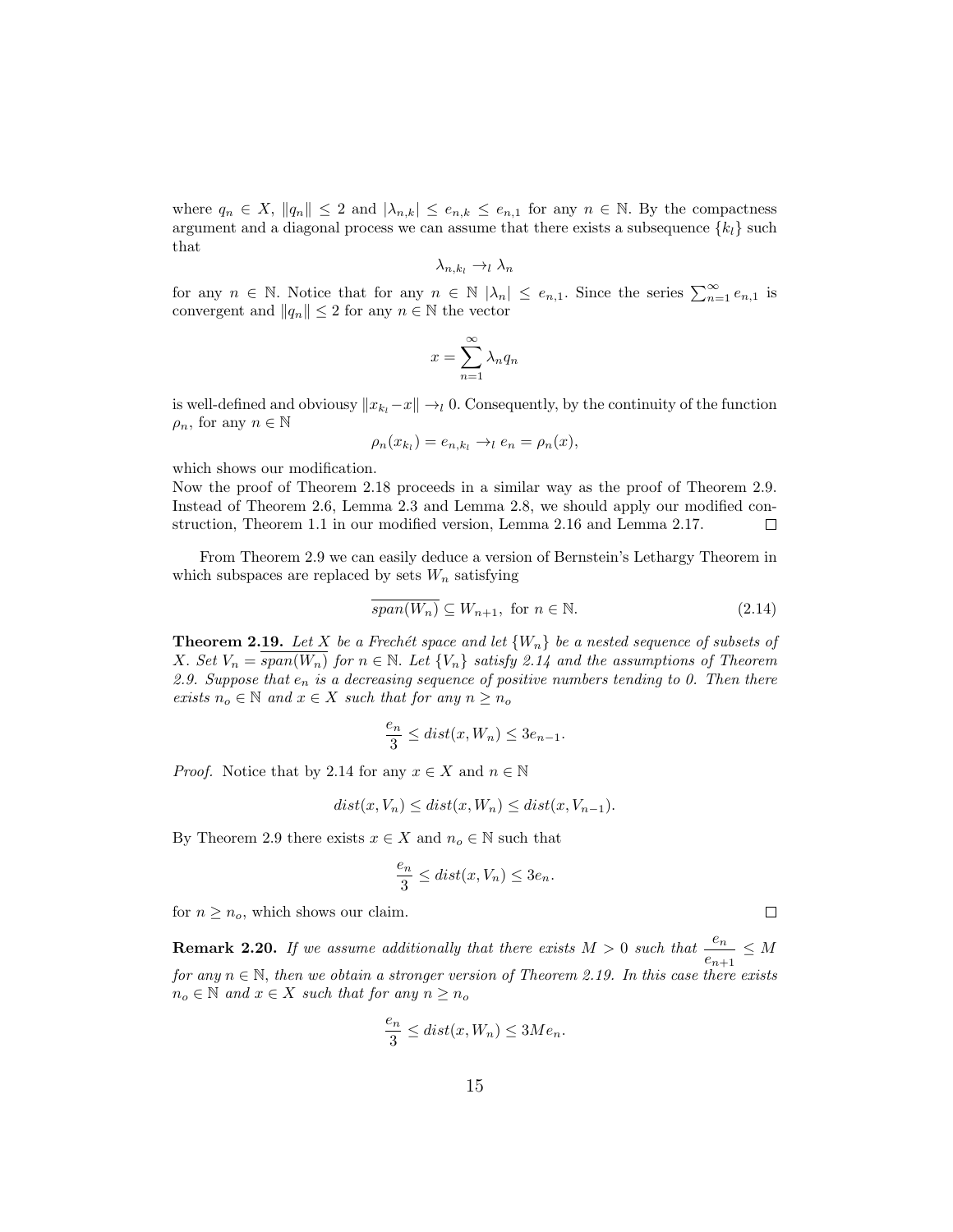Notice that the assumption 2.14 in Theorem 2.19 is necessary.

**Example 2.21.** Let X be a Banach space and let  $W_n = \{x \in X : ||x|| \leq n\}$ . Let  $\{e_n\}$  be a decreasing sequence of positive numbers tending to zero. Since  $X = \bigcup_{n=0}^{\infty} W_n$ , there is no  $n=1$  $x \in X$  such that

$$
\frac{e_n}{3} \leq dist(x, W_n) \leq 3e_{n-1}.
$$

At the end of this section we show some results concerning Fréchet spaces  $(X, \|\cdot\|)$  and sequences of subspaces of  $X \mathcal{V} = \{V_n\}$  satisfying or not satisfying the assumption 2.12. First notice that by  $[12]$ , Prop. 3.4 and Cor. 3.8, if for all n,  $V_n$  are finite-dimensional, and  $X = \overline{\bigcup_{n=1}^{\infty} V_n}$  then  $d_V > 0$  provided  $R(V) > 0$ , where

$$
R(\mathcal{V}) = \inf \{ \sup \{ ||tv|| : t \in \mathbb{R}_+ \}, v \in \left( \bigcup_{n=1}^{\infty} V_n \right) \setminus \{0\} \}.
$$

In general, we have the following:

**Lemma 2.22.** Let  $(X, \|\cdot\|)$  be an infinite-dimensional Fréchet space. Let  $\mathcal{V} = \{V_n\}$  be a nested sequence of linear subspaces of X satisfying  $\overline{V_n} \subseteq V_{n+1}$  such that

$$
X = \overline{\bigcup_{n=1}^{\infty} V_n}.
$$

If  $d_{\mathcal{V}} > 0$  then  $R(\mathcal{V}) > 0$ .

*Proof.* Notice that for any  $x \in X$ ,  $n \in \mathcal{N}$  and  $t \in \mathcal{R}_+$ ,  $||tx|| \ge \rho_n(tx)$ . Since  $X = \overline{\bigcup_{n=1}^{\infty} V_n}$ , this implies that

$$
R(\mathcal{V}) \geq d_{\mathcal{V}},
$$

 $\Box$ 

which proves our claim.

**Remark 2.23.** By [12], Prop. 3.4 and Cor. 3.8 and Lemma 2.22 if all  $n$ ,  $V_n$  are finitedimensional, then  $d_V > 0$  if and only if  $R(V) > 0$ . We do not know if this is satisfied for arbitrary V.

**Lemma 2.24.** Let  $(X, \|\cdot\|)$  be an infinite-dimensional Fréchet space. Let  $\mathcal{V} = \{V_n\}$  be a nested sequence of linear subspaces of X satisfying  $\overline{V_n} \subseteq V_{n+1}$  such that

$$
X = \overline{\bigcup_{n=1}^{\infty} V_n}.
$$

Let  $\|\cdot\|_1$  be an F-norm defined on X equivalent to  $\|\cdot\|$ . Denote

$$
\rho_{n,1}(x) = \inf \{ ||x - v||_1 : v \in V_n \},\
$$
  

$$
d_{n,\mathcal{V},1} = \sup \{ \rho_{n,1}(x) : x \in V_{n+1} \}
$$

and

$$
d_{\mathcal{V},1} = \inf \{ d_{n,\mathcal{V},1} : n \in \mathcal{N} \}.
$$

Then  $d_{\mathcal{V}} = 0$  if and only if  $d_{\mathcal{V},1} = 0$ .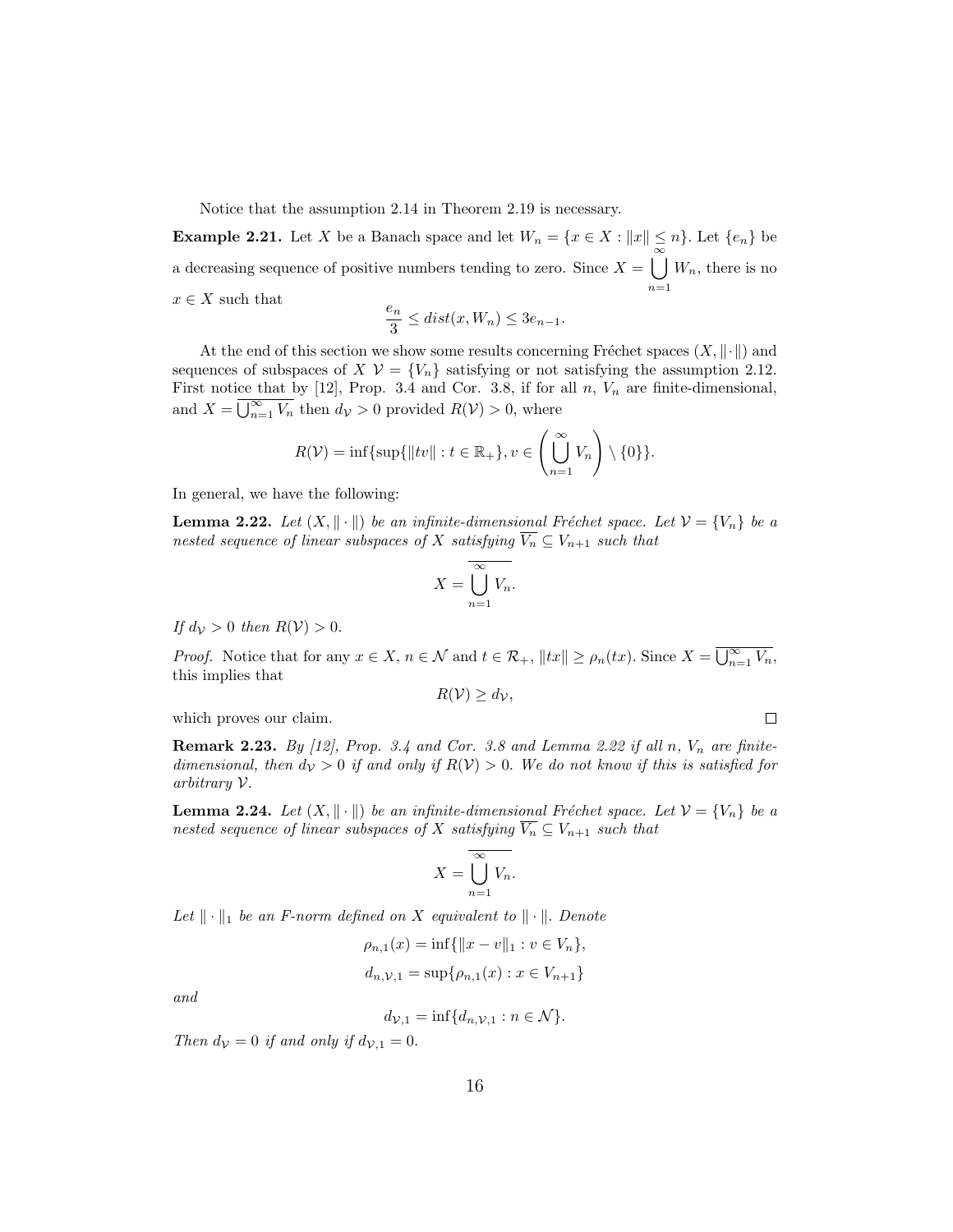*Proof.* Assume that  $d_V = 0$  and  $d_{V,1} > 0$ . Then there exists  $\epsilon > 0$  such that  $d_{n,V,1} > \epsilon$  for any  $n \in \mathbb{N}$ . This implies that we can find  $x_n \in V_{n+1}$  such that

$$
\rho_{n,1}(x_n) \ge \epsilon/2.
$$

On the other hand, since  $d_{\mathcal{V}} = 0$ ,  $\lim_{n \to \infty} \rho_n(x_n) = 0$  and consequently, there exist  $v_n \in V_n$ such that  $\lim_{n} ||x_n - v_n|| = 0$ . Since  $|| \cdot ||_1$  is equivalent to  $|| \cdot ||_1$ 

$$
\epsilon/2 \le \rho_{n,1}(x_n) \le ||x_n - v_n||_1 \to 0;
$$

a contradiction.

As an application of Lemma 2.24 and Theorem 2.14 we can state the following theorem.

**Theorem 2.25.** Let  $(X, \|\cdot\|)$  be a locally bounded Fréchet space and let  $\{V_n\}$  be a nested sequence of subspaces of X such that  $\overline{V_n} \subseteq V_{n+1}$  for any  $n \in \mathbb{N}$ . Let  $e_n$  be a decreasing sequence of positive numbers tending to 0. Then there exists  $x \in X$  and  $n_o \in \mathbb{N}$  such that for any  $n \geq n_o$ 

$$
\frac{e_n}{3} \leq dist(x, V_n) \leq 3e_n.
$$

*Proof.* By [18], p.95, Th. 3.2.1, there exists  $0 < p \le 1$  and a p-homogenous norm equivalent to  $\|\cdot\|$ . By Lemma 2.24 and Theorem 2.14 we get our result. П

In particular applying Theorem 2.25 and [18], p. 96, Th. 3.2.2 we get

**Theorem 2.26.** Let  $(X, \|\cdot\|)$  be a locally convex Fréchet space and let  ${V_n}$  be a nested sequence of subspaces of X such that  $\overline{V_n} \subseteq V_{n+1}$  for any  $n \in \mathbb{N}$ . Let  $e_n$  be a decreasing sequence of positive numbers tending to 0. Then there exists  $x \in X$  and  $n_o \in \mathbb{N}$  such that for any  $n \geq n_o$ 

$$
\frac{e_n}{3} \leq dist(x, V_n) \leq 3e_n.
$$

Now we state a theorem concerning Fréchet spaces in which the topology is determined by a sequence of  $p_n$ -homogenous norms.

**Theorem 2.27.** Let X be an infinite dimensional linear space and let  $\{\|\cdot\|_n\}$  be a family of  $p_n$ -homogenous F-pseudonorms which is total over X, i.e for any  $x \in X$ , if  $||x||_n = 0$ for any  $n \in \mathbb{N}$ , then  $x = 0$ . Define on X an F-norm  $\|\cdot\|$  by

$$
||x|| = \sum_{j=1}^{\infty} \frac{||x||_n}{2^n(1+||x||_n)}.
$$

Assume that  $(X, \|\cdot\|)$  is a Fréchet space. Let  $\mathcal{V} = \{V_n\}$  be a nested sequence of linear subspaces of X satisfying  $\overline{V_n} \subseteq V_{n+1}$  such that

$$
X = \overline{\bigcup_{n=1}^{\infty} V_n}.
$$

Assume that there exists  $N \in \mathbb{N}$  such that for any  $n \in \mathbb{N}$  we can find  $x_n \in V_{n+1}$  such that

$$
dist_j(x_n, V_n) = \inf \{ ||x_n - v||_j : v \in V_n \} > 0
$$

for some  $j \in \{1, ..., N\}$ . Then  $d_V > 0$ .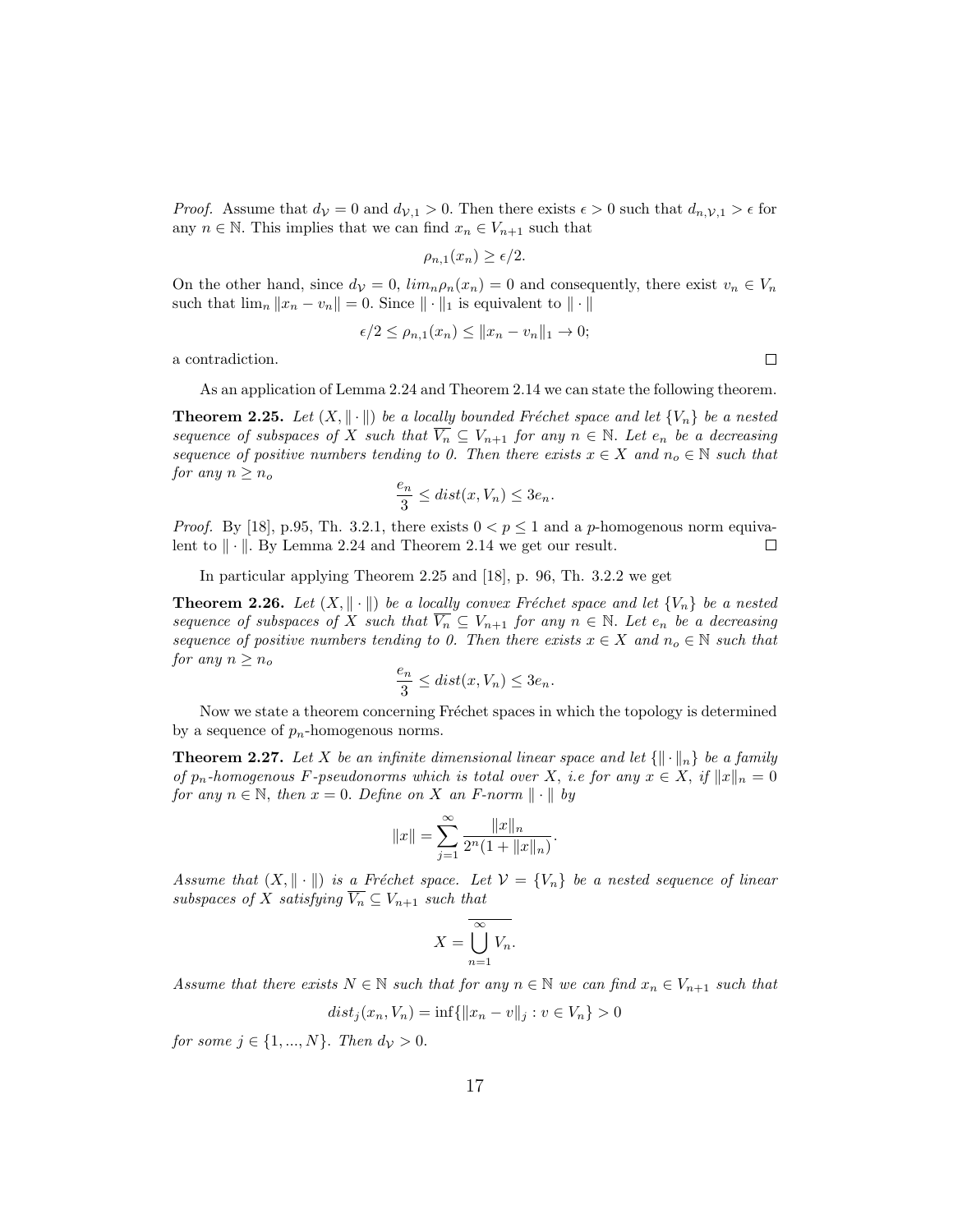*Proof.* By our assumptions for any  $n \in \mathbb{N}$  and  $t \in \mathbb{R}_+$ ,

$$
\rho_n(tx_n) \ge dist_j(tx_n, V_n) = t^{p_j} dist_j(x_n, V_n)
$$

for some  $j \in \{1, ..., N\}$ . Hence  $d_{n,\mathcal{V}} \geq \frac{1}{2N}$  $\frac{1}{2^N}$  for any  $n \in \mathbb{N}$  which shows that  $d_V \geq \frac{1}{2^N}$  $\frac{1}{2^N}$ .

**Example 2.28.** Let  ${g_n} \subset C^\infty[0,1]$  be a fixed sequence of orthonormal functions with respect to the scalar product  $\langle f, g \rangle = \int_0^1 f(t)g(t)dt$ . Let

$$
V_n = span[g_1, g_2, ..., g_{2n-1}, g_{2n}, g_{2n+2}, ..., g_{2(n+k)} : k \in \mathbb{N}].
$$

Let us equip X with the F-norm  $\|\cdot\|$  given by

$$
||x|| = \sum_{j=1}^{\infty} \frac{||x||_n}{2^n(1 + ||x||_n)},
$$

where  $||x||_n = \sup\{|x^{(n)}(t)| : t \in [0,1]\}$ . Notice that for any  $n \in \mathbb{N}$ , and  $v \in V_n$ ,

$$
||g_{2n+1}-v||_1 \geq (\int_0^1 (g_{2n+1}-v)^2 dt)^{1/2} \geq (\int_0^1 (g_{2n+1})^2 dt)^{1/2} = 1.
$$

Hence in this case the assumptions of Theorem 2.27 are satisfied with  $N = 1$ . Consequently,  $d_V > 0$  and by Theorem 2.9 for any decreasing sequence of positive numbers  $\{e_n\}$  tending to 0 there exists  $n_o \in \mathbb{N}$  and  $x \in X$  such that for any  $n \geq n_o$ 

$$
\frac{e_n}{3} \leq dist(x, V_n) \leq 3e_n.
$$

## References

- [1] A. G. Aksoy and J. Almira, On Shapiro's lethargy theorem and some applications, Jean J. Approx. 6(1), 87-116, (2014).
- [2] A. G. Aksoy and G. Lewicki, Diagonal operators, s-numbers and Bernstein pairs. Note Mat. 17, 209-216 (1999).
- [3] G. Albinus, Remarks on a theorem of S. N. Bernstein. Studia Math., 38, 227-234, (1970).
- [4] J. M. Almira and T. Oikhberg, Approximation schemes satisfying Shapiro's theorem, J. Approx. Theory, 534-571 ( 2012).
- [5] J. M. Almira and N. del Toro, Some remarks on negative results in approximation theory, Proceedings of the Fourth International Conference on Functional Analysis and Approximation Theory, Vol. I (Potenza, 2000). Rend. Circ. Mat. Palermo (2) Suppl. 2002, no. 68, part I, 245?256.
- [6] S. N. Bernstein On the inverse problem in the theory of best approximation of continuous functions, Collected works (in Russian), vol II, Izd. Akad. Nauk, USSR, 1954, pp 292-294.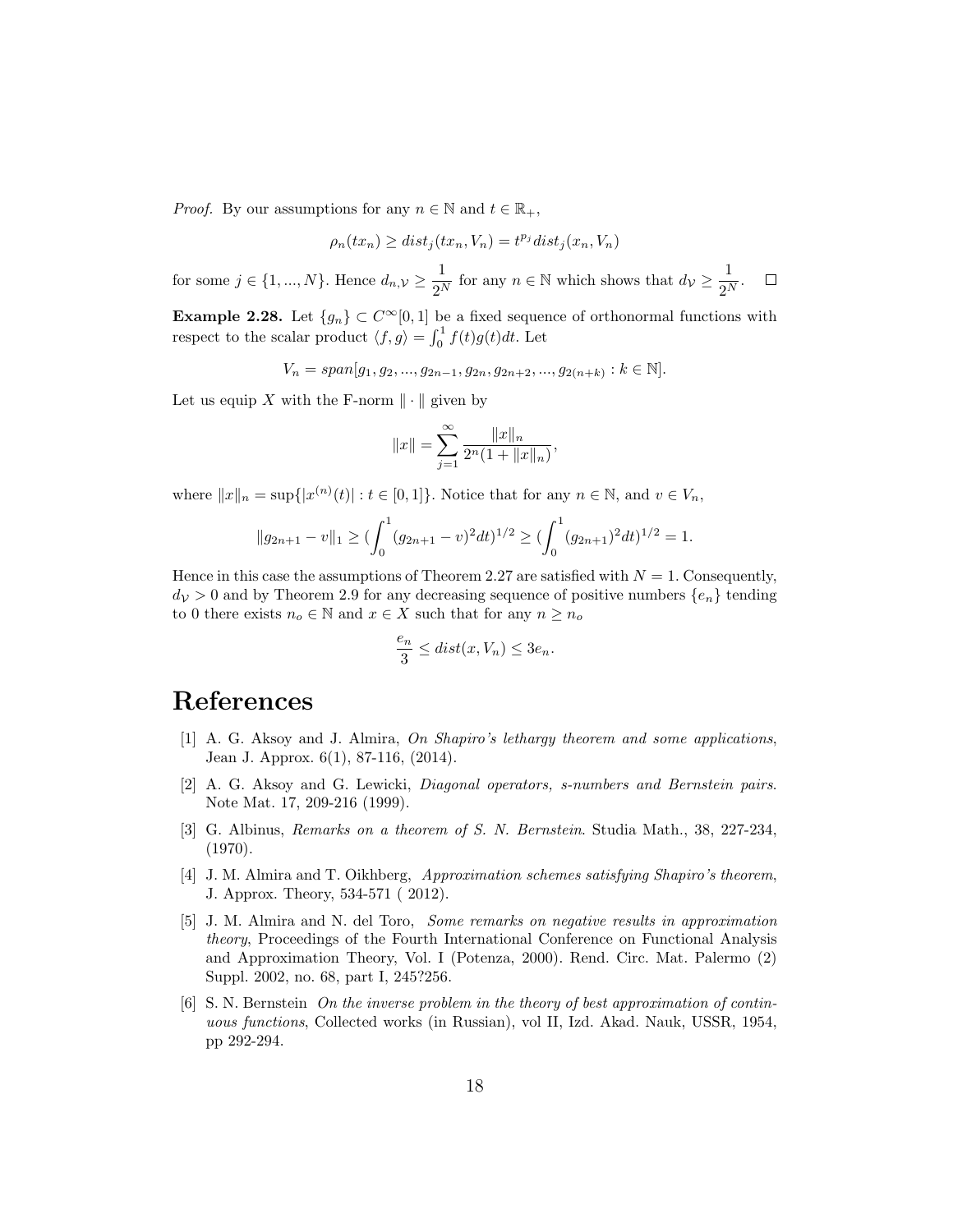- [7] P. A. Borodin, On the existence of an element with given deviations from an expanding system of subspaces, Mathematical Notes, Vol. 80, No. 5, 621-630, (2006). (Translated from Mathematicheskie Zametki).
- [8] F. Deutsch and H. Hundal, A generalization of Tyuremskikh's lethargy theorem and some applications, 34(9): 1033-1040, (2013).
- [9] S. V. Konyagin, Deviation of elements of a Banach space from a system of subspaces, Proceedings of the Steklov Institute of Mathematics, 2014, Vol. 284, 204-207, (2014). (Translated from Matematicheskogo Instituta imeni V.A. Steklova).
- [10] W. M. Kozłowski, *Modular Function Spaces*, Series in Monographs and Textbooks in Pure and Applied Mathematics, Vol. 122, Dekker, New York, Basel, 1988.
- [11] W. M. Kozłowski and G. Lewicki, Analyticity and polynomial approximation in modular function spaces, Journ. Approx. Theory, 58, (1989), 15 -35.
- [12] G. Lewicki, Bernstein's "lethargy" theorem in metrizable topological linear spaces, Mh. Math. , 113, 213-226, (1992).
- [13] G. Lewicki, A theorem of Bernstein's type for linear projections, Univ. Iagellon. Acta Math. (27) (1988), 23 - 27.
- [14] W. N. Nikolskií, On some properties of reflexive spaces, Uchen. Zap. Kalinin. Gos.Ped. Inst., 29, 121-125 (1963) (Russian).
- [15] W. Plesniak, *Quasianalytic functions in the sense of Bernstein*. Dissertationes Math. 147, 1-70, (1977).
- [16] W. Pleśniak, On a theorem of S. N. Bernstein in F-Spaces, Zeszyty Naukowe Uniwersytetu Jagiellonskiego, Prace Mat. 20, 7-16 (1979).
- [17] A. Plichko, Rate of decay of the Bernstein numbers, Zh. Mat. Fiz. Anal. Geom., (9,1) (2013), 59 - 72.
- [18] S. Rolewicz, Metric Linear Spaces, Warszawa: PWN, 1982.
- [19] H. S. Shapiro, Some negative theorems of approximation theory, Michigan Math. J. 11, 211-217 (1964).
- [20] I. Singer, Best approximation in normed linear spaces by elements of linear subspaces, Springer-Verlag, Berlin, 1970.
- [21] A. F. Timan, Theory of approximation of functions of a real variable (Russian), Gosudarstv. Izdat. Fiz.-Mat. Lit., Moscow, 1960.
- [22] I. S. Tyuremskikh, On one problem of S. N. Bernstein, Scientific Proceedings of Kaliningrad State Pedagog. Inst. 52, 123-129 (1967).
- [23] I. S. Tyuremskikh, The B-Property of Hilbert Spaces, Uch. Zap. Kalinin. Gos. Pedagog. Inst. 39, 53-64 (1964).